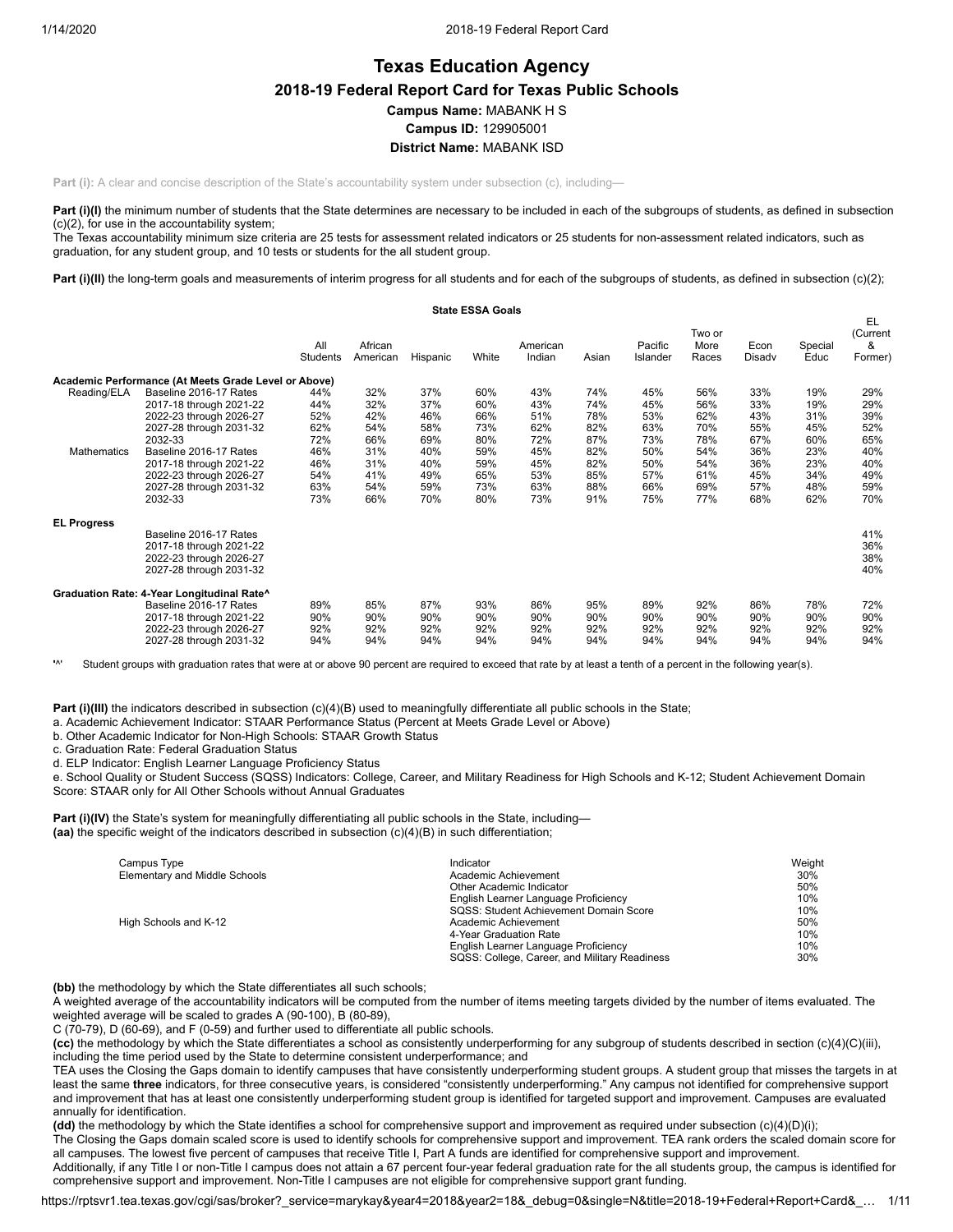Any Title I campus identified for targeted support and improvement for three consecutive years for the same student group(s) is identified for comprehensive support and improvement the following school year.

**Part (i)(V)** the number and names of all public schools in the State identified by the State for comprehensive support and improvement under subsection (c)(4)(D) (i) or implementing targeted support and improvement plans under subsection  $(d)(2)$ ; and

[Comprehensive](https://tea.texas.gov/sites/default/files/comprehensive_support_2019.xlsx) Support and [Improvement](https://tea.texas.gov/sites/default/files/target_support_2019.xlsx) Schools, Targeted Support and Improvement Schools and [Additional](https://tea.texas.gov/sites/default/files/additional_targeted_support_2019.xlsx) Targeted Support Schools list those campuses that have been identified for comprehensive support and improvement, targeted support and improvement and additional targeted support based on performance in the Closing the Gaps domain (Excel file).

Part (i)(VI) the exit criteria established by the State as required under clause (i) of subsection (d)(3)(A), including the length of years established under clause (i) (II) of such subsection.

Campuses that do not rank in the bottom five percent of the Closing the Gaps domain for two consecutive years and have increased a letter grade (for example, from F to D or from D to C) on the Closing the Gaps domain are considered as having successfully exited comprehensive support and improvement status.Campuses identified as comprehensive support and improvement based solely on a graduation rate below 67 percent must have a four-year federal graduation rate of at least 67 percent for two consecutive years to exit comprehensive support and improvement status.

To exit additional targeted support status, the student group(s) that triggered the additional targeted support status must meet the targets for the Academic Achievement component in both reading and mathematics.

### Part (ii): Student Achievement by Proficiency Level

This section provides information on student achievement on the STAAR (State of Texas Assessments of Academic Readiness) performance for mathematics, reading/ELA, and science by grade level and proficiency level for the 2018-19 school year. These results include all students tested, regardless of whether they were in the accountability subset. (CWD: children with disability; CWOD: children without disability; EL: English learner)

|                                                  |                               |     |            |            |                          |            |            |      |  | Two            |               |                |                          |            |                          |                                 |                          |          |                                                                                                                                    |        |  |
|--------------------------------------------------|-------------------------------|-----|------------|------------|--------------------------|------------|------------|------|--|----------------|---------------|----------------|--------------------------|------------|--------------------------|---------------------------------|--------------------------|----------|------------------------------------------------------------------------------------------------------------------------------------|--------|--|
|                                                  |                               |     |            |            |                          |            |            |      |  | or             |               | Non            |                          |            |                          |                                 |                          |          |                                                                                                                                    |        |  |
|                                                  |                               |     |            |            | Afr                      |            |            | Amer |  |                | Pac More Econ | Econ           |                          |            |                          |                                 |                          |          |                                                                                                                                    | Foster |  |
|                                                  |                               |     |            |            |                          |            |            |      |  |                |               |                |                          |            |                          |                                 |                          |          | State District Campus Amer Hispanic White Ind Asian Isl Races Disadv Disadv CWD CWOD EL Male Female Migrant Homeless Care Military |        |  |
|                                                  |                               |     |            |            |                          |            |            |      |  |                |               |                |                          |            |                          |                                 |                          |          |                                                                                                                                    |        |  |
| STAAR Percent at Approaches Grade Level or Above |                               |     |            |            |                          |            |            |      |  |                |               |                |                          |            |                          |                                 |                          |          |                                                                                                                                    |        |  |
| End of Course                                    |                               |     |            |            |                          |            |            |      |  |                |               |                |                          |            |                          |                                 |                          |          |                                                                                                                                    |        |  |
| English I                                        | All                           | 66% | 71%        | 71%        | 44%                      | 71%        | 73%        |      |  | 71%            | 68%           | 77%            | 26%                      | 79%        | 44%                      | 62%                             | 84%                      |          |                                                                                                                                    | 40%    |  |
|                                                  | Students                      | 27% | 26%        |            | ×                        | 40%        |            |      |  |                |               |                |                          |            |                          |                                 | 17%                      |          |                                                                                                                                    |        |  |
|                                                  | <b>CWD</b><br><b>CWOD 71%</b> |     | 79%        | 26%<br>79% | 43%                      | 76%        | 20%<br>81% |      |  | 71%            | 16%<br>78%    | 50%            | 26%                      | 79%        | 67%                      | 28%<br>70%                      | 91%                      |          |                                                                                                                                    |        |  |
|                                                  |                               | 34% | 44%        |            |                          | 43%        |            |      |  |                | 43%           | 80%<br>$\star$ | $\star$                  | 67%        | 44%                      | 38%                             | $\star$                  |          |                                                                                                                                    |        |  |
|                                                  | EL<br>Male                    | 60% | 62%        | 44%<br>62% | 43%                      | 54%        | 66%        |      |  | 67%            | 60%           | 66%            | 28%                      | 70%        | 38%                      | 62%                             |                          |          |                                                                                                                                    |        |  |
|                                                  | Female 73%                    |     | 84%        | 84%        | $\star$                  | 96%        | 82%        |      |  | 80%            | 79%           | 93%            | 17%                      | 91%        | $\star$                  | $\overline{a}$                  | 84%                      | L,       |                                                                                                                                    |        |  |
|                                                  |                               |     |            |            |                          |            |            |      |  |                |               |                |                          |            |                          |                                 |                          |          |                                                                                                                                    |        |  |
| English II                                       | All                           | 67% | 77%        | 77%        | 60%                      | 69%        | 80%        |      |  | 50%            | 74%           | 82%            | 28%                      | 83%        | 17%                      | 71%                             | 85%                      |          |                                                                                                                                    |        |  |
|                                                  | <b>Students</b>               |     |            |            |                          |            |            |      |  |                |               |                |                          |            |                          |                                 |                          |          |                                                                                                                                    |        |  |
|                                                  | <b>CWD</b>                    | 27% | 28%        | 28%        | $\overline{a}$           | 0%         | 38%        |      |  |                | 27%           | 30%            | 28%                      |            |                          | 26%                             | 31%                      |          |                                                                                                                                    |        |  |
|                                                  | <b>CWOD 72%</b>               |     | 83%        | 83%        | 60%                      | 82%        | 84%        |      |  | 50%            | 81%           | 87%            |                          | 83%        | 20%                      | 77%                             | 91%                      |          |                                                                                                                                    |        |  |
|                                                  | EL                            | 30% | 17%        | 17%        |                          | 17%        |            |      |  |                | 20%           | $\star$        | $\star$                  | 20%        | 17%                      | $\star$                         | $\star$                  |          |                                                                                                                                    |        |  |
|                                                  | Male                          | 62% | 71%        | 71%        | $\star$                  | 70%        | 71%        |      |  |                | 71%           | 70%            | 26%                      | 77%        | $\star$                  | 71%                             |                          |          |                                                                                                                                    |        |  |
|                                                  | Female 73%                    |     | 85%        | 85%        | $\star$                  | 67%        | 89%        |      |  |                | 78%           | 94%            | 31%                      | 91%        | $\star$                  |                                 | 85%                      | ÷,       |                                                                                                                                    |        |  |
|                                                  |                               |     |            |            |                          |            |            |      |  |                |               |                |                          |            |                          |                                 |                          |          |                                                                                                                                    |        |  |
| Algebra I                                        | All                           | 83% | 90%        | 87%        | 71%                      | 92%        | 85%        |      |  | 89%            | 84%           | 92%            | 63%                      | 93%        | 80%                      | 79%                             | 96%                      |          |                                                                                                                                    |        |  |
|                                                  | Students                      |     |            |            |                          |            |            |      |  |                |               |                |                          |            |                          |                                 |                          |          |                                                                                                                                    |        |  |
|                                                  | <b>CWD</b>                    | 52% | 63%        | 63%        | $\star$                  | 82%        | 56%        |      |  |                | 58%           | 80%            | 63%                      |            |                          | 59%                             | 75%                      |          |                                                                                                                                    |        |  |
|                                                  | <b>CWOD 87%</b>               |     | 95%        | 93%        | 80%                      | 95%        | 94%        |      |  | 89%            | 92%           | 94%            | $\overline{\phantom{0}}$ | 93%        | $\star$                  | 87%                             | 100%                     |          |                                                                                                                                    |        |  |
|                                                  | EL                            | 73% | 80%        | 80%        |                          | $\star$    |            |      |  |                |               |                |                          |            | 80%                      | 80%                             | $\overline{\phantom{a}}$ |          |                                                                                                                                    |        |  |
|                                                  |                               | 79% | 85%        | 79%        | 67%                      | 87%        | 78%        |      |  | 83%            | 75%           | 87%            | 59%                      | 87%        | 80%                      | 79%                             | $\overline{a}$           |          |                                                                                                                                    |        |  |
|                                                  | Male                          |     |            |            | $\star$                  |            |            |      |  |                |               |                |                          |            |                          |                                 |                          |          |                                                                                                                                    |        |  |
|                                                  | Female 88%                    |     | 97%        | 96%        |                          | 100%       | 95%        |      |  |                | 95%           | 100%           | 75%                      | 100%       | $\overline{\phantom{a}}$ |                                 | 96%                      |          |                                                                                                                                    |        |  |
| Biology                                          | All                           | 87% | 92%        | 92%        | 100%                     | 93%        | 91%        |      |  | 92%            | 89%           | 95%            | 67%                      | 96%        | 100%                     | 89%                             | 94%                      |          |                                                                                                                                    | 60%    |  |
|                                                  | <b>Students</b>               |     |            |            |                          |            |            |      |  |                |               |                |                          |            |                          |                                 |                          |          |                                                                                                                                    |        |  |
|                                                  | <b>CWD</b>                    | 60% | 67%        | 67%        |                          | 100%       | 52%        |      |  | $\overline{a}$ | 64%           | 73%            | 67%                      |            |                          | 70%                             | 58%                      |          |                                                                                                                                    |        |  |
|                                                  | CWOD 90%                      |     | 96%        | 96%        | 100%                     | 92%        | 98%        |      |  | 92%            | 95%           | 98%            |                          | 96%        |                          | 94%                             | 98%                      |          |                                                                                                                                    |        |  |
|                                                  | EL                            | 68% | 100%       | 100%       |                          | $\star$    | $\star$    |      |  |                |               | $\star$        |                          |            | 100% 100%                |                                 |                          |          |                                                                                                                                    |        |  |
|                                                  |                               |     |            |            |                          |            |            |      |  |                |               |                |                          |            |                          |                                 | $\overline{\phantom{a}}$ |          |                                                                                                                                    |        |  |
|                                                  | Male                          | 84% | 89%<br>94% | 89%<br>94% | 100%                     | 91%<br>96% | 89%<br>93% |      |  | 86%<br>100%    | 86%<br>92%    | 93%            | 70%<br>58%               | 94%<br>98% | 100% 89%                 |                                 | 94%                      |          |                                                                                                                                    |        |  |
|                                                  | Female 90%                    |     |            |            |                          |            |            |      |  |                |               | 98%            |                          |            |                          |                                 |                          |          |                                                                                                                                    |        |  |
|                                                  |                               |     |            |            |                          |            |            |      |  |                |               |                |                          |            |                          |                                 |                          |          |                                                                                                                                    |        |  |
| STAAR Percent at Meets Grade Level or Above      |                               |     |            |            |                          |            |            |      |  |                |               |                |                          |            |                          |                                 |                          |          |                                                                                                                                    |        |  |
| End of Course                                    |                               |     |            |            |                          |            |            |      |  |                |               |                |                          |            |                          |                                 |                          |          |                                                                                                                                    |        |  |
| English I                                        | All                           | 48% | 54%        | 54%        | 22%                      | 49%        | 58%        |      |  | 43%            | 48%           | 65%            | 14%                      | 61%        | 11%                      | 42%                             | 72%                      |          |                                                                                                                                    | 40%    |  |
|                                                  | Students                      |     |            |            |                          |            |            |      |  |                |               |                |                          |            |                          |                                 |                          |          |                                                                                                                                    |        |  |
|                                                  | <b>CWD</b>                    | 15% | 14%        | 14%        | $\star$                  | 30%        | 7%         |      |  | $\overline{a}$ | 10%           | 25%            | 14%                      |            |                          | 16%                             | 8%                       |          |                                                                                                                                    |        |  |
|                                                  | <b>CWOD 53%</b>               |     | 61%        | 61%        | 14%                      | 52%        | 66%        |      |  | 43%            | 55%           | 69%            | $\overline{a}$           | 61%        | 17%                      | 48%                             | 78%                      |          |                                                                                                                                    |        |  |
|                                                  | EL                            | 14% | 11%        | 11%        |                          | 0%         |            |      |  |                | 0%            | $\star$        |                          | 17%        | 11%                      | 13%                             |                          |          |                                                                                                                                    |        |  |
|                                                  | Male                          | 42% | 42%        | 42%        | 29%                      | 39%        | 44%        |      |  | 33%            | 36%           | 53%            | 16%                      | 48%        | 13%                      | 42%                             | $\overline{a}$           |          |                                                                                                                                    |        |  |
|                                                  | Female 56%                    |     | 72%        | 72%        | $\star$                  | 63%        | 76%        |      |  | 60%            | 66%           | 82%            | 8%                       | 78%        | $\star$                  | $\blacksquare$                  | 72%                      |          |                                                                                                                                    |        |  |
|                                                  |                               |     |            |            |                          |            |            |      |  |                |               |                |                          |            |                          |                                 |                          |          |                                                                                                                                    |        |  |
| English II                                       | All                           | 48% | 58%        | 58%        | 40%                      | 52%        | 60%        |      |  | 33%            | 50%           | 72%            | 19%                      | 63%        | 0%                       | 48%                             | 71%                      |          |                                                                                                                                    |        |  |
|                                                  | <b>Students</b>               |     |            |            |                          |            |            |      |  |                |               |                |                          |            |                          |                                 |                          |          |                                                                                                                                    |        |  |
|                                                  | <b>CWD</b>                    | 16% | 19%        | 19%        | $\overline{\phantom{a}}$ | 0%         | 27%        |      |  |                | 15%           | 30%            | 19%                      |            | $\star$                  | 22%                             | 15%                      |          |                                                                                                                                    |        |  |
|                                                  | <b>CWOD 52%</b>               |     | 63%        | 63%        | 40%                      | 63%        | 64%        |      |  | 33%            | 55%           | 76%            | $\overline{a}$           | 63%        | 0%                       | 52%                             | 77%                      | L,       |                                                                                                                                    |        |  |
|                                                  | EL                            | 11% | 0%         | 0%         |                          | 0%         |            |      |  |                | 0%            |                |                          | 0%         | 0%                       |                                 |                          |          |                                                                                                                                    |        |  |
|                                                  |                               |     |            |            | $\star$                  |            |            |      |  |                |               |                |                          |            | $\star$                  |                                 |                          |          |                                                                                                                                    |        |  |
|                                                  | Male                          | 42% | 48%<br>71% | 48%        | $\star$                  | 51%<br>56% | 47%        |      |  |                | 43%<br>60%    | 58%            | 22%                      | 52%        |                          | 48%<br>$\overline{\phantom{a}}$ | 71%                      | L,<br>L, |                                                                                                                                    |        |  |
|                                                  | Female 55%                    |     |            | 71%        |                          |            | 75%        |      |  |                |               | 85%            | 15%                      | 77%        |                          |                                 |                          |          |                                                                                                                                    |        |  |
| Algebra I                                        | All                           | 59% | 71%        | 60%        | 43%                      | 66%        | 58%        |      |  | 67%            | 57%           | 66%            | 24%                      | 70%        | 60%                      | 44%                             | 82%                      |          |                                                                                                                                    |        |  |
|                                                  | Students                      |     |            |            |                          |            |            |      |  |                |               |                |                          |            |                          |                                 |                          |          |                                                                                                                                    |        |  |
|                                                  | <b>CWD</b>                    | 24% | 24%        | 24%        | $\star$                  | 18%        | 26%        |      |  |                | 23%           | 30%            | 24%                      |            |                          | 17%                             | 42%                      |          |                                                                                                                                    |        |  |
|                                                  | CWOD 63%                      |     | 79%        | 70%        | 60%                      | 79%        | 67%        |      |  | 67%            | 68%           | 73%            | $\overline{\phantom{a}}$ | 70%        | $\star$                  | 54%                             | 89%                      |          |                                                                                                                                    |        |  |
|                                                  | EL                            | 40% | 60%        | 60%        |                          |            |            |      |  |                |               |                |                          |            | 60%                      | 60%                             |                          |          |                                                                                                                                    |        |  |
|                                                  | Male                          | 53% | 60%        | 44%        | 33%                      | 53%        | 39%        |      |  | 67%            | 40%           | 51%            | 17%                      | 54%        | 60%                      | 44%                             |                          |          |                                                                                                                                    |        |  |
|                                                  | Female 65%                    |     | 87%        | 82%        |                          | 85%        | 80%        |      |  |                | 78%           | 91%            | 42%                      | 89%        | $\overline{\phantom{a}}$ |                                 | 82%                      |          |                                                                                                                                    |        |  |
|                                                  |                               |     |            |            |                          |            |            |      |  |                |               |                |                          |            |                          |                                 |                          |          |                                                                                                                                    |        |  |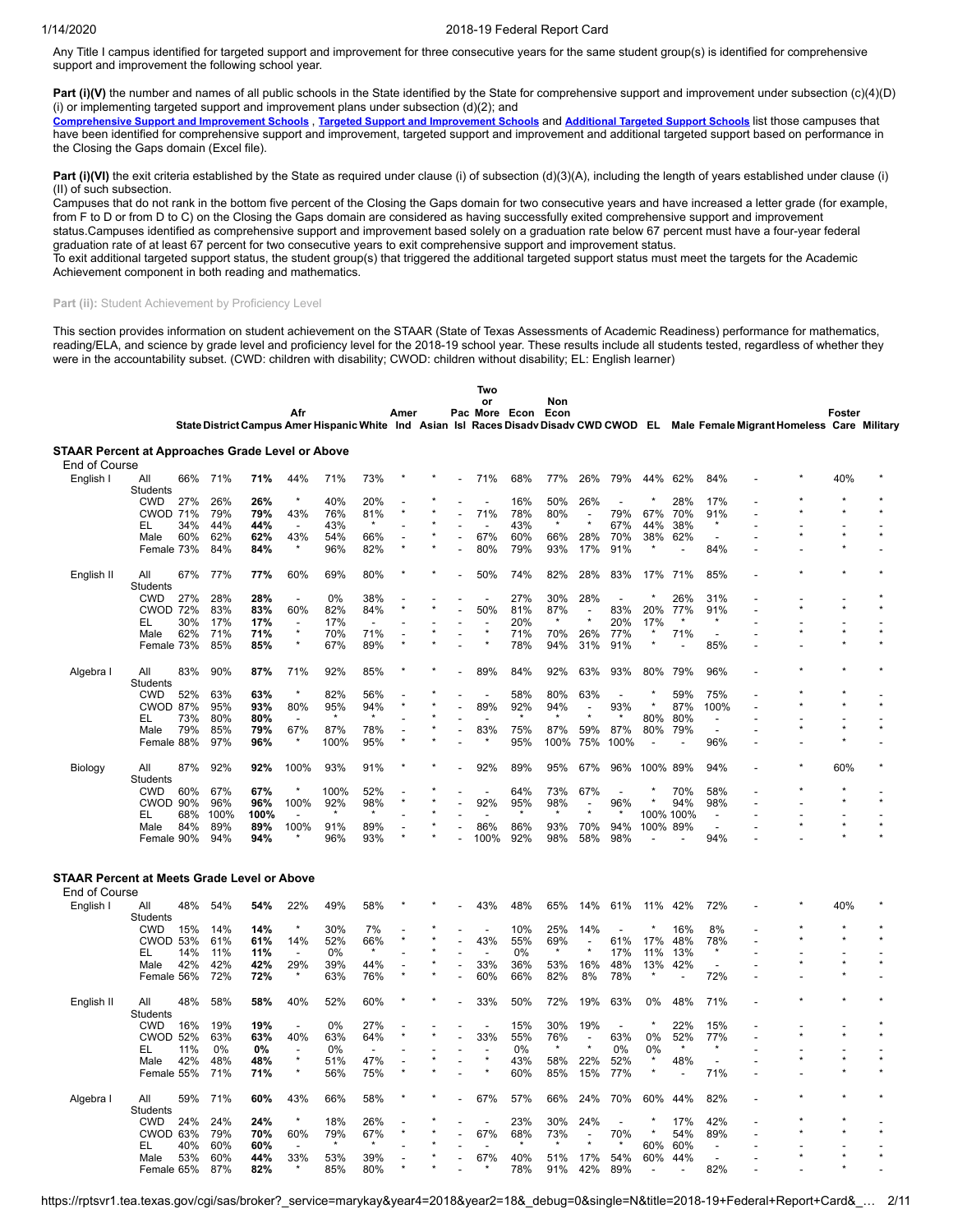|                                                                  |                               |            |              |             |                                 |                |                                 |              |      |                          | Two                             |                |                |                                     |                          |                    |                          |                                                      |                                                                                                                                    |         |                                 |         |
|------------------------------------------------------------------|-------------------------------|------------|--------------|-------------|---------------------------------|----------------|---------------------------------|--------------|------|--------------------------|---------------------------------|----------------|----------------|-------------------------------------|--------------------------|--------------------|--------------------------|------------------------------------------------------|------------------------------------------------------------------------------------------------------------------------------------|---------|---------------------------------|---------|
|                                                                  |                               |            |              |             | Afr                             |                |                                 | Amer         |      |                          | or                              | Pac More Econ  | Non<br>Econ    |                                     |                          |                    |                          |                                                      |                                                                                                                                    |         | Foster                          |         |
|                                                                  |                               |            |              |             |                                 |                |                                 |              |      |                          |                                 |                |                |                                     |                          |                    |                          |                                                      | State District Campus Amer Hispanic White Ind Asian Isl Races Disadv Disadv CWD CWOD EL Male Female Migrant Homeless Care Military |         |                                 |         |
| Biology                                                          | All                           | 60%        | 59%          | 59%         | 14%                             | 53%            | 63%                             |              |      |                          | 58%                             | 52%            | 70%            | 18%                                 | 67%                      | 33%                | 57%                      | 61%                                                  |                                                                                                                                    |         | 40%                             |         |
|                                                                  | Students                      |            |              |             |                                 |                |                                 |              |      |                          |                                 |                |                |                                     |                          |                    |                          |                                                      |                                                                                                                                    |         |                                 |         |
|                                                                  | <b>CWD</b><br>CWOD 64%        | 24%        | 18%<br>67%   | 18%<br>67%  | $\star$<br>17%                  | 30%<br>58%     | 15%<br>72%                      |              |      |                          | 58%                             | 18%<br>59%     | 18%<br>76%     | 18%                                 | 67%                      |                    | 11%<br>68%               | 33%<br>65%                                           |                                                                                                                                    |         |                                 |         |
|                                                                  | EL                            | 24%        | 33%          | 33%         |                                 |                | $\star$                         |              |      |                          |                                 |                |                |                                     |                          | 33%                | 33%                      | $\overline{\phantom{a}}$                             |                                                                                                                                    |         |                                 |         |
|                                                                  | Male<br>Female 62%            | 58%        | 57%<br>61%   | 57%<br>61%  | 20%                             | 51%<br>57%     | 62%<br>65%                      |              |      |                          | 57%<br>60%                      | 51%<br>53%     | 67%<br>74%     | 11%<br>33%                          | 68%<br>65%               | 33%                | 57%                      | $\overline{\phantom{a}}$<br>61%                      |                                                                                                                                    |         |                                 |         |
|                                                                  |                               |            |              |             |                                 |                |                                 |              |      |                          |                                 |                |                |                                     |                          |                    |                          |                                                      |                                                                                                                                    |         |                                 |         |
|                                                                  |                               |            |              |             |                                 |                |                                 |              |      |                          |                                 |                |                |                                     |                          |                    |                          |                                                      |                                                                                                                                    |         |                                 |         |
| <b>STAAR Percent at Masters Grade Level</b><br>End of Course     |                               |            |              |             |                                 |                |                                 |              |      |                          |                                 |                |                |                                     |                          |                    |                          |                                                      |                                                                                                                                    |         |                                 |         |
| English I                                                        | All                           | 10%        | 10%          | 9%          | 0%                              | 4%             | 11%                             |              |      |                          | 14%                             | 6%             | 16%            | 5%                                  | 10%                      | 0%                 | 4%                       | 17%                                                  |                                                                                                                                    |         | 20%                             |         |
|                                                                  | Students<br><b>CWD</b>        | 3%         | 5%           | 5%          | $\star$                         | 20%            | 0%                              |              |      |                          |                                 | 3%             | 8%             | 5%                                  | $\overline{\phantom{a}}$ | $\star$            | 6%                       | 0%                                                   |                                                                                                                                    |         |                                 |         |
|                                                                  | CWOD 11%                      |            | 11%          | 10%         | 0%                              | 2%             | 13%                             |              |      |                          | 14%                             | 6%             | 17%            |                                     | 10%                      | 0%                 | 3%                       | 19%                                                  |                                                                                                                                    |         |                                 |         |
|                                                                  | EL<br>Male                    | 1%<br>7%   | 0%<br>4%     | 0%<br>4%    | $\overline{\phantom{a}}$<br>0%  | 0%<br>5%       | $\star$<br>3%                   |              |      |                          | 11%                             | 0%<br>3%       | $\star$<br>6%  | $\star$<br>6%                       | 0%<br>3%                 | 0%<br>0%           | 0%<br>4%                 | $\star$<br>$\overline{\phantom{a}}$                  |                                                                                                                                    |         |                                 |         |
|                                                                  | Female 14%                    |            | 19%          | 17%         | $\star$                         | 4%             | 21%                             |              |      |                          | 20%                             | 10%            | 31%            | 0%                                  | 19%                      | *                  | $\overline{a}$           | 17%                                                  |                                                                                                                                    |         |                                 |         |
|                                                                  |                               | 8%         | 11%          |             | 0%                              | 7%             |                                 |              |      |                          | 0%                              | 6%             | 18%            |                                     |                          |                    | 9%                       |                                                      |                                                                                                                                    |         |                                 |         |
| English II                                                       | All<br>Students               |            |              | 11%         |                                 |                | 12%                             |              |      |                          |                                 |                |                | 6%                                  | 12%                      | 0%                 |                          | 13%                                                  |                                                                                                                                    |         |                                 |         |
|                                                                  | <b>CWD</b>                    | 4%         | 6%           | 6%          | $\overline{\phantom{a}}$        | 0%             | 8%                              |              |      |                          | 0%                              | 8%<br>6%       | 0%             | 6%                                  |                          | $\star$            | 9%                       | 0%                                                   |                                                                                                                                    |         |                                 |         |
|                                                                  | CWOD<br>EL                    | 8%<br>0%   | 12%<br>$0\%$ | 12%<br>0%   | 0%<br>$\overline{\phantom{a}}$  | 8%<br>0%       | 12%<br>$\overline{\phantom{a}}$ |              |      |                          |                                 | 0%             | 20%<br>$\ast$  | $\overline{\phantom{a}}$<br>$\star$ | 12%<br>0%                | 0%<br>0%           | 10%<br>$\star$           | 14%                                                  |                                                                                                                                    |         |                                 |         |
|                                                                  | Male                          | 6%         | 9%           | 9%          | $\star$<br>$\star$              | 5%             | 11%                             |              |      |                          | $\star$                         | 7%             | 14%            | 9%                                  | 10%                      | $\star$<br>$\star$ | 9%                       | $\overline{\phantom{a}}$                             |                                                                                                                                    |         |                                 |         |
|                                                                  | Female 10%                    |            | 13%          | 13%         |                                 | 11%            | 13%                             |              |      |                          |                                 | 5%             | 23%            | 0%                                  | 14%                      |                    |                          | 13%                                                  | ÷,                                                                                                                                 |         |                                 |         |
| Algebra I                                                        | All                           | 36%        | 50%          | 34%         | 29%                             | 40%            | 31%                             |              |      |                          | 22%                             | 30%            | 42%            | 10%                                 | 40%                      | 40%                | 23%                      | 48%                                                  |                                                                                                                                    |         |                                 |         |
|                                                                  | <b>Students</b><br><b>CWD</b> | 9%         | 10%          | 10%         | $\star$                         | 9%             | 7%                              |              |      |                          | ÷,                              | 10%            | 10%            | 10%                                 | $\overline{\phantom{0}}$ |                    | 3%                       | 25%                                                  |                                                                                                                                    |         |                                 |         |
|                                                                  | <b>CWOD 39%</b>               |            | 58%          | 40%         | 40%                             | 49%            | 38%                             |              |      |                          | 22%                             | 36%            | 48%            | $\overline{\phantom{a}}$<br>$\star$ | 40%<br>$\star$           | ź                  | 30%                      | 51%                                                  |                                                                                                                                    |         |                                 |         |
|                                                                  | EL<br>Male                    | 19%<br>31% | 40%<br>43%   | 40%<br>23%  | $\overline{\phantom{a}}$<br>33% | 30%            | 19%                             |              |      |                          | 17%                             | 15%            | 38%            | 3%                                  | 30%                      | 40%<br>40%         | 40%<br>23%               | $\overline{\phantom{a}}$<br>$\overline{\phantom{a}}$ |                                                                                                                                    |         |                                 |         |
|                                                                  | Female 40%                    |            | 61%          | 48%         | $\star$                         | 55%            | 45%                             |              |      |                          | $\star$                         | 47%            | 48%            | 25%                                 | 51%                      |                    |                          | 48%                                                  |                                                                                                                                    |         |                                 |         |
| Biology                                                          | All                           | 24%        | 16%          | 16%         | 0%                              | 5%             | 20%                             |              |      |                          | 8%                              | 9%             | 26%            | 0%                                  | 19%                      | 0%                 | 14%                      | 18%                                                  |                                                                                                                                    |         | 20%                             |         |
|                                                                  | Students<br><b>CWD</b>        | 6%         | 0%           | 0%          |                                 | 0%             | 0%                              |              |      |                          | ÷,                              | 0%             | 0%             | 0%                                  | $\overline{\phantom{a}}$ |                    | 0%                       | $0\%$                                                |                                                                                                                                    |         |                                 |         |
|                                                                  | <b>CWOD 26%</b><br>EL         | 4%         | 19%<br>$0\%$ | 19%<br>0%   | 0%<br>$\overline{\phantom{a}}$  | 6%             | 24%<br>$\star$                  |              |      |                          | 8%                              | 11%            | 29%            | $\overline{\phantom{a}}$<br>$\star$ | 19%<br>$\star$           | $\star$<br>0%      | 18%<br>$0\%$             | 20%<br>$\overline{\phantom{a}}$                      |                                                                                                                                    |         |                                 |         |
|                                                                  | Male                          | 24%        | 14%          | 14%         | 0%                              | 6%             | 18%                             |              |      |                          | 14%                             | 11%            | 18%            | 0%                                  | 18%                      | 0%                 | 14%                      | $\overline{\phantom{a}}$                             |                                                                                                                                    |         | $\star$                         |         |
|                                                                  | Female 25%                    |            | 18%          | 18%         |                                 | 4%             | 23%                             |              |      |                          | 0%                              | 7%             | 36%            | 0%                                  | 20%                      |                    |                          | 18%                                                  |                                                                                                                                    |         |                                 |         |
|                                                                  |                               |            |              |             |                                 |                |                                 |              |      |                          |                                 |                |                |                                     |                          |                    |                          |                                                      |                                                                                                                                    |         |                                 |         |
| STAAR Percent at Approaches Grade Level or Above                 |                               |            |              |             |                                 |                |                                 |              |      |                          |                                 |                |                |                                     |                          |                    |                          |                                                      |                                                                                                                                    |         |                                 |         |
| All Grades                                                       |                               |            |              |             |                                 |                |                                 |              |      |                          |                                 |                |                |                                     |                          |                    |                          |                                                      |                                                                                                                                    |         |                                 |         |
| All Subjects                                                     | All<br>Students               | 77%        | 87%          | 81%         | 68%                             | 80%            | 81%                             | 100%         | 92%  |                          | 78%                             | 78%            | 86%            | 46%                                 | 87%                      | 58%                | 74%                      | 89%                                                  |                                                                                                                                    | 38%     | 44%                             | 92%     |
|                                                                  | <b>CWD</b><br>CWOD 81%        | 46%        | 60%<br>92%   | 46%<br>87%  | 60%<br>70%                      | 56%<br>85%     | 41%<br>88%                      | 100%         | 100% |                          | 78%                             | 41%<br>85%     | 58%<br>89%     | 46%                                 | 87%                      | 50%<br>63%         | 46%<br>80%               | 46%<br>94%                                           |                                                                                                                                    | 40%     | $\star$<br>53%                  | 100%    |
|                                                                  | ΕL                            | 62%        | 69%          | 58%         |                                 | 50%            | $\star$                         |              |      |                          |                                 | 55%            | 67%            | 50%                                 | 63%                      | 58%                | 61%                      | $\star$                                              |                                                                                                                                    |         |                                 |         |
|                                                                  | Male<br>Female 80%            | 74%        | 85%<br>90%   | 74%<br>89%  | 67%<br>71%                      | 74%<br>91%     | 75%                             | 89% 100% 83% | 100% | $\overline{\phantom{a}}$ | 72%<br>88%                      | 72%<br>85%     | 78%<br>95%     | 46%<br>46%                          | 80%<br>94%               | 61%                | 74%                      | 89%                                                  |                                                                                                                                    | 38%     | 45%<br>43%                      | 90%     |
|                                                                  |                               |            |              |             |                                 |                |                                 |              |      |                          |                                 |                |                |                                     |                          |                    |                          |                                                      |                                                                                                                                    |         |                                 |         |
| Reading                                                          | All<br>Students               | 73%        | 83%          | 74%         | 50%                             | 70%            | 76%                             |              | 83%  |                          | 65%                             | 71%            | 80%            | 27%                                 | 81%                      | 33%                | 66%                      | 85%                                                  |                                                                                                                                    |         | 33%                             | 86%     |
|                                                                  | <b>CWD</b>                    | 39%        | 47%          | 27%         | $\star$                         | 20%            | 29%                             |              | *    |                          | Ĭ.                              | 21%            | 41%            | 27%                                 | $\overline{\phantom{a}}$ | ×                  | 27%                      | 25%                                                  |                                                                                                                                    |         | $\star$                         |         |
|                                                                  | CWOD 78%<br>EL                | 54%        | 89%<br>60%   | 81%<br>33%  | 50%<br>$\overline{\phantom{a}}$ | 79%<br>31%     | 83%<br>$\star$                  |              | 100% | $\overline{\phantom{a}}$ | 65%<br>$\overline{\phantom{a}}$ | 79%<br>33%     | 84%<br>$\star$ | $\star$                             | 81%<br>45%               | 45%<br>33%         | 73%<br>33%               | 91%<br>$\star$                                       | ÷,                                                                                                                                 |         | 38%                             |         |
|                                                                  | Male                          | 69%        | 79%          | 66%         | 50%<br>$\star$                  | 62%            | 69%                             |              |      |                          | 58%                             | 66%            | 68%            | 27%                                 | 73%                      | 33%<br>$\star$     | 66%                      | $\overline{\phantom{a}}$                             | ÷,                                                                                                                                 |         | 20%                             | 83%     |
|                                                                  | Female 78%                    |            | 88%          | 85%         |                                 | 84%            | 86%                             |              |      |                          | 75%                             | 79%            | 93%            | 25%                                 | 91%                      |                    | $\overline{\phantom{a}}$ | 85%                                                  |                                                                                                                                    |         |                                 |         |
| Mathematics                                                      | All<br>Students               | 81%        | 92%          | 87%         | 71%                             | 92%            | 85%                             |              |      |                          | 89%                             | 84%            | 92%            | 63%                                 | 93%                      | 80%                | 79%                      | 96%                                                  |                                                                                                                                    |         |                                 |         |
|                                                                  | <b>CWD</b><br>CWOD 84%        | 53%        | 71%<br>96%   | 63%<br>93%  | $\star$<br>80%                  | 82%<br>95%     | 56%<br>94%                      |              |      |                          | $\overline{\phantom{a}}$<br>89% | 58%<br>92%     | 80%<br>94%     | 63%<br>$\overline{\phantom{a}}$     | 93%                      | ź<br>$\star$       | 59%<br>87%               | 75%<br>100%                                          |                                                                                                                                    |         |                                 |         |
|                                                                  | EL                            | 72%        | 83%          | 80%         |                                 |                | $\star$                         |              |      |                          |                                 |                |                | $\star$                             | $\star$                  | 80%                | 80%                      | $\overline{\phantom{a}}$                             |                                                                                                                                    |         |                                 |         |
|                                                                  | Male                          | 79%        | 91%          | 79%         | 67%<br>$\star$                  | 87%<br>100%    | 78%<br>95%                      |              |      |                          | 83%                             | 75%<br>95%     | 87%<br>100%    | 59%                                 | 87%<br>100%              | 80%                | 79%                      | $\overline{a}$<br>96%                                |                                                                                                                                    |         |                                 |         |
|                                                                  | Female 82%                    |            | 94%          | 96%         |                                 |                |                                 |              |      |                          |                                 |                |                | 75%                                 |                          |                    |                          |                                                      |                                                                                                                                    |         |                                 |         |
| Science                                                          | All<br>Students               | 80%        | 86%          | 92%         | 100%                            | 93%            | 91%                             |              |      |                          | 92%                             | 89%            | 95%            | 67%                                 | 96%                      | 100% 89%           |                          | 94%                                                  |                                                                                                                                    |         | 60%                             |         |
|                                                                  | <b>CWD</b>                    | 51%        | 65%          | 67%         | $^{\ast}$                       | 100%           | 52%                             |              |      |                          | $\overline{\phantom{a}}$        | 64%            | 73%            | 67%                                 | $\overline{\phantom{a}}$ |                    | 70%                      | 58%                                                  |                                                                                                                                    |         |                                 |         |
|                                                                  | CWOD 84%<br>EL                | 61%        | 90%<br>57%   | 96%<br>100% | 100%                            | 92%<br>$\star$ | 98%<br>$\star$                  |              |      |                          | 92%                             | 95%<br>$\star$ | 98%<br>$\star$ | $\overline{\phantom{a}}$<br>$\star$ | 96%<br>$\star$           |                    | 94%<br>100% 100%         | 98%<br>$\overline{\phantom{a}}$                      |                                                                                                                                    |         |                                 |         |
|                                                                  | Male                          | 79%        | 87%          | 89%         | 100%                            | 91%            | 89%                             |              |      |                          | 86%                             | 86%            | 93%            | 70%                                 | 94%                      | 100% 89%           |                          | $\overline{\phantom{a}}$                             |                                                                                                                                    |         |                                 | $\star$ |
|                                                                  | Female 81%                    |            | 85%          | 94%         |                                 | 96%            | 93%                             |              |      |                          | 100%                            | 92%            | 98%            | 58%                                 | 98%                      |                    |                          | 94%                                                  |                                                                                                                                    |         |                                 |         |
|                                                                  |                               |            |              |             |                                 |                |                                 |              |      |                          |                                 |                |                |                                     |                          |                    |                          |                                                      |                                                                                                                                    |         |                                 |         |
| <b>STAAR Percent at Meets Grade Level or Above</b><br>All Grades |                               |            |              |             |                                 |                |                                 |              |      |                          |                                 |                |                |                                     |                          |                    |                          |                                                      |                                                                                                                                    |         |                                 |         |
| All Subjects                                                     | All<br><b>Students</b>        | 49%        | 60%          | 58%         | 29%                             | 54%            | 60%                             | 83%          | 75%  | $\overline{\phantom{a}}$ | 51%                             | 51%            | 69%            | 19%                                 | 64%                      | 23%                | 48%                      | 71%                                                  |                                                                                                                                    | 0%      | 33%                             | 58%     |
|                                                                  | <b>CWD</b>                    | 24%        | 27%          | 19%         | 20%                             | 20%            | 18%                             |              |      |                          |                                 | 16%            | 26%            | 19%                                 |                          | 20%                | 16%                      | 25%                                                  |                                                                                                                                    | 0%      | $\star$                         |         |
|                                                                  | <b>CWOD 52%</b><br>EL         | 29%        | 65%<br>31%   | 64%<br>23%  | 30%<br>$\overline{\phantom{a}}$ | 62%<br>5%      | 67%<br>$\star$                  | 83%          | 89%  |                          | 51%<br>٠                        | 58%<br>15%     | 74%<br>50%     | $\overline{\phantom{a}}$<br>20%     | 64%<br>25%               | 25%<br>23%         | 55%<br>26%               | 76%<br>$\star$                                       |                                                                                                                                    | $\star$ | 40%<br>$\overline{\phantom{a}}$ | 67%     |
|                                                                  | Male                          | 47%        | 57%          | 48%         | 29%                             | 48%            | 48%                             |              | 83%  | $\overline{\phantom{a}}$ | 48%                             | 42%            | 58%            | 16%                                 | 55%                      |                    | 26% 48%                  | $\blacksquare$                                       |                                                                                                                                    | 0%      | 27%                             | 50%     |
|                                                                  | Female 52%                    |            | 63%          | 71%         | 29%                             | 65%            |                                 | 74% 83%      | 67%  | $\overline{\phantom{a}}$ | 56%                             | 64%            | 82%            | 25%                                 | 76%                      | $\star$            |                          | 71%                                                  |                                                                                                                                    |         | 43%                             |         |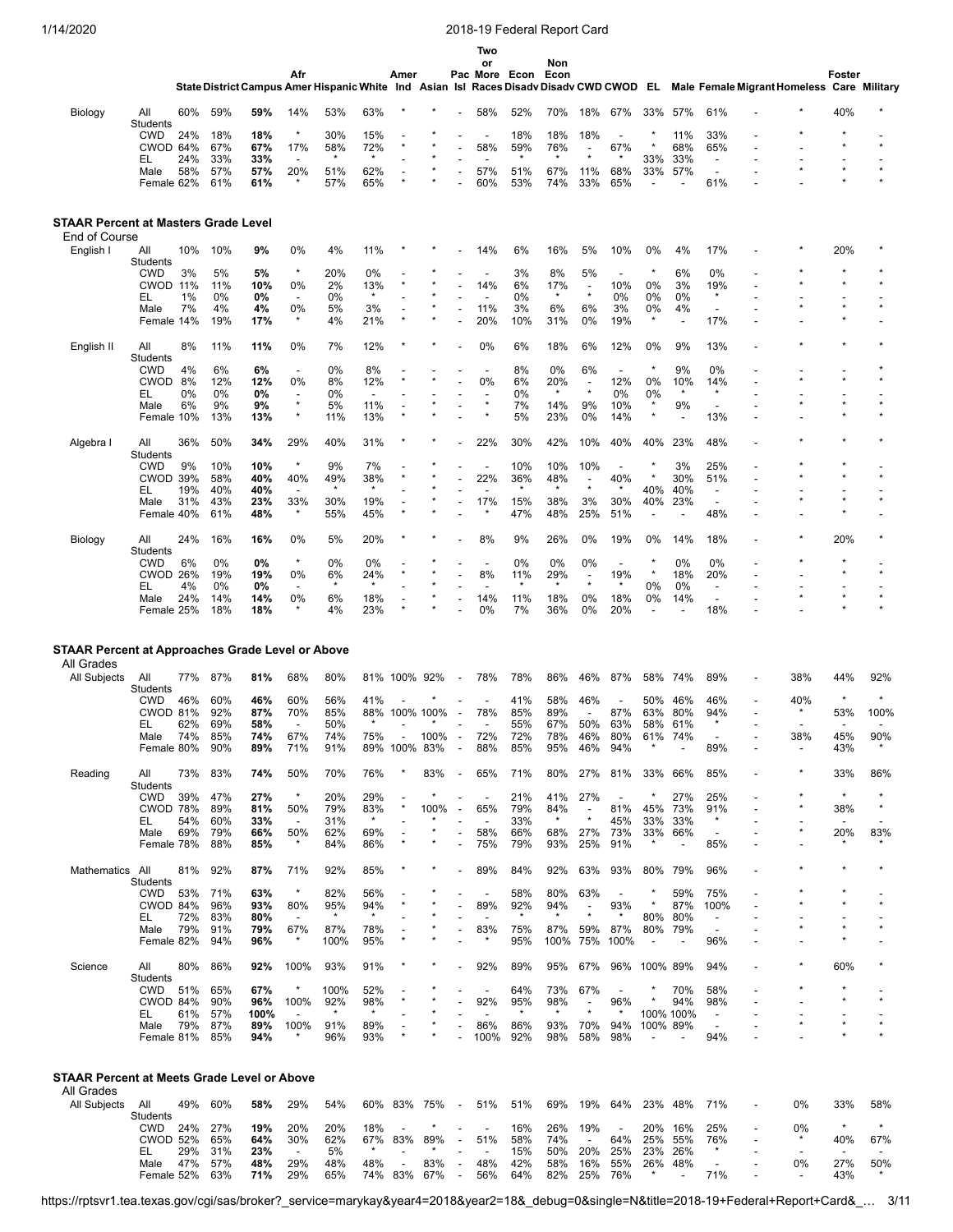|                            |                               |     |            |                                                                                         |                          |         |            |                |         |                          | Two                      |               |             |                          |                          |         |                |                          |                                            |         |         |
|----------------------------|-------------------------------|-----|------------|-----------------------------------------------------------------------------------------|--------------------------|---------|------------|----------------|---------|--------------------------|--------------------------|---------------|-------------|--------------------------|--------------------------|---------|----------------|--------------------------|--------------------------------------------|---------|---------|
|                            |                               |     |            |                                                                                         | Afr                      |         |            | Amer           |         |                          | or                       | Pac More Econ | Non<br>Econ |                          |                          |         |                |                          |                                            | Foster  |         |
|                            |                               |     |            | State District Campus Amer Hispanic White Ind Asian Isl Races Disady Disady CWD CWOD EL |                          |         |            |                |         |                          |                          |               |             |                          |                          |         |                |                          | Male Female Migrant Homeless Care Military |         |         |
| Reading                    | All                           | 47% | 56%        | 56%                                                                                     | 29%                      | 50%     | 59%        |                | 67%     | $\overline{\phantom{a}}$ | 40%                      | 49%           | 69%         | 16%                      | 62%                      | 7%      | 45%            | 72%                      |                                            | 33%     | 43%     |
|                            | <b>Students</b>               |     |            |                                                                                         | $\star$                  | 15%     |            |                | $\star$ |                          | $\overline{\phantom{a}}$ | 12%           | 27%         |                          | $\overline{\phantom{a}}$ |         | 18%            |                          |                                            | $\star$ |         |
|                            | <b>CWD</b><br><b>CWOD 50%</b> | 21% | 21%<br>61% | 16%<br>62%                                                                              | 25%                      | 57%     | 16%<br>65% |                | 80%     |                          | 40%                      | 55%           | 73%         | 16%<br>$\overline{a}$    | 62%                      | 9%      | 50%            | 13%<br>77%               |                                            | 38%     |         |
|                            | EL                            | 23% | 21%        | 7%                                                                                      | $\overline{\phantom{a}}$ | 0%      | $\star$    |                |         |                          |                          | 0%            |             |                          | 9%                       | 7%      | 8%             |                          |                                            |         |         |
|                            | Male                          | 43% | 51%        | 45%                                                                                     | 30%                      | 45%     | 46%        |                | ×       | ÷,                       | 33%                      | 39%           | 55%         | 18%                      | 50%                      | 8%      | 45%            | $\overline{a}$           |                                            | 20%     | 33%     |
|                            | Female 51%                    |     | 62%        | 72%                                                                                     | $\star$                  | 60%     | 75%        |                |         |                          | 50%                      | 63%           | 84%         | 13%                      | 77%                      |         |                | 72%                      |                                            |         |         |
| <b>Mathematics</b>         | All<br>Students               | 51% | 66%        | 60%                                                                                     | 43%                      | 66%     | 58%        |                |         |                          | 67%                      | 57%           | 66%         | 24%                      | 70%                      | 60%     | 44%            | 82%                      |                                            |         |         |
|                            | <b>CWD</b>                    | 26% | 32%        | 24%                                                                                     | $\star$                  | 18%     | 26%        |                |         |                          | $\overline{\phantom{a}}$ | 23%           | 30%         | 24%                      |                          |         | 17%            | 42%                      |                                            |         |         |
|                            | CWOD 54%                      |     | 72%        | 70%                                                                                     | 60%                      | 79%     | 67%        |                |         |                          | 67%                      | 68%           | 73%         | ÷,                       | 70%                      |         | 54%            | 89%                      |                                            |         |         |
|                            | EL                            | 37% | 47%        | 60%                                                                                     |                          | $\star$ |            |                |         |                          |                          |               |             | $\star$                  | $\star$                  | 60%     | 60%            | $\overline{\phantom{a}}$ |                                            |         |         |
|                            | Male                          | 50% | 65%        | 44%                                                                                     | 33%                      | 53%     | 39%        |                |         |                          | 67%                      | 40%           | 51%         | 17%                      | 54%                      | 60%     | 44%            | $\overline{a}$           |                                            |         |         |
|                            | Female 51%                    |     | 68%        | 82%                                                                                     |                          | 85%     | 80%        |                |         |                          |                          | 78%           | 91%         | 42%                      | 89%                      |         |                | 82%                      |                                            |         |         |
| Science                    | All<br>Students               | 53% | 56%        | 59%                                                                                     | 14%                      | 53%     | 63%        |                |         |                          | 58%                      | 52%           | 70%         | 18%                      | 67%                      | 33%     | 57%            | 61%                      |                                            | 40%     |         |
|                            | <b>CWD</b>                    | 25% | 30%        | 18%                                                                                     | $\star$                  | 30%     | 15%        |                |         |                          |                          | 18%           | 18%         | 18%                      | $\overline{a}$           |         | 11%            | 33%                      |                                            |         |         |
|                            | <b>CWOD 56%</b>               |     | 60%        | 67%                                                                                     | 17%                      | 58%     | 72%        |                |         |                          | 58%                      | 59%           | 76%         | $\overline{\phantom{a}}$ | 67%                      |         | 68%            | 65%                      |                                            |         | $\star$ |
|                            | EL                            | 26% | 18%        | 33%                                                                                     |                          | $\star$ |            |                |         |                          |                          |               |             |                          |                          | 33%     | 33%            | $\overline{\phantom{a}}$ |                                            |         |         |
|                            | Male                          | 53% | 57%        | 57%                                                                                     | 20%                      | 51%     | 62%        |                |         |                          | 57%                      | 51%           | 67%         | 11%                      | 68%                      | 33%     | 57%            | $\overline{a}$           |                                            |         |         |
|                            | Female 53%                    |     | 54%        | 61%                                                                                     |                          | 57%     | 65%        |                |         |                          | 60%                      | 53%           | 74%         | 33%                      | 65%                      |         |                | 61%                      |                                            |         |         |
| All Grades<br>All Subjects | All                           | 23% | 29%        | 16%                                                                                     | 7%                       | 13%     | 17%        | 17%            | 58%     | $\overline{\phantom{a}}$ | 12%                      | 11%           | 23%         | 5%                       | 18%                      | 8%      | 11%            | 21%                      | 0%                                         | 22%     | 25%     |
|                            | Students<br><b>CWD</b>        | 8%  | 11%        | 5%                                                                                      | 0%                       | 7%      | 4%         |                |         |                          |                          | 5%            | 5%          | 5%                       | $\overline{a}$           | 0%      | 5%             | 6%                       | 0%                                         | $\star$ | $\star$ |
|                            | <b>CWOD 25%</b>               |     | 31%        | 18%                                                                                     | 9%                       | 14%     | 19%        | 17%            | 67%     |                          | 12%                      | 12%           | 26%         | $\sim$                   | 18%                      | 13%     | 13%            | 23%                      | $\star$                                    | 27%     | 33%     |
|                            | EL                            | 11% | 16%        | 8%                                                                                      |                          | 5%      |            |                |         |                          |                          | 5%            | 17%         | 0%                       | 13%                      | 8%      | 9%             |                          |                                            |         |         |
|                            | Male                          | 22% | 28%        | 11%                                                                                     | 10%                      | 10%     | 11%        | $\overline{a}$ | 50%     | $\overline{a}$           | 12%                      | 8%            | 17%         | 5%                       | 13%                      | 9%      | 11%            | $\overline{\phantom{a}}$ | 0%                                         | 18%     | 10%     |
|                            | Female 24%                    |     | 30%        | 21%                                                                                     | 0%                       | 17%     | 23%        | 17%            | 67%     | $\overline{a}$           | 13%                      | 15%           | 32%         | 6%                       | 23%                      | $\star$ | $\overline{a}$ | 21%                      |                                            | 29%     |         |
| Reading                    | All                           | 20% | 24%        | 10%                                                                                     | 0%                       | 5%      | 11%        |                | 50%     | $\overline{a}$           | 10%                      | 6%            | 17%         | 5%                       | 11%                      | 0%      | 7%             | 15%                      |                                            | 22%     | 14%     |
|                            | Students<br><b>CWD</b>        | 7%  | 8%         | 5%                                                                                      | $\star$                  | 10%     | 4%         |                | $\star$ |                          | $\overline{\phantom{a}}$ | 5%            | 5%          | 5%                       | $\overline{a}$           | $\star$ | 7%             | 0%                       |                                            | $\star$ |         |
|                            | <b>CWOD 22%</b>               |     | 27%        | 11%                                                                                     | 0%                       | 5%      | 12%        |                | 60%     |                          | 10%                      | 6%            | 19%         | $\overline{\phantom{a}}$ | 11%                      | 0%      | 6%             | 16%                      |                                            | 25%     |         |
|                            | EL                            | 8%  | 7%         | 0%                                                                                      | $\overline{\phantom{a}}$ | 0%      |            |                |         |                          |                          | 0%            | $\star$     | $\star$                  | 0%                       | 0%      | 0%             | $\star$                  |                                            |         |         |
|                            | Male                          | 17% | 21%        | 7%                                                                                      | 0%                       | 5%      | 7%         |                |         |                          | 8%                       | 5%            | 10%         | 7%                       | 6%                       | 0%      | 7%             |                          |                                            | 20%     | 0%      |
|                            | Female 23%                    |     | 27%        | 15%                                                                                     |                          | 7%      | 17%        |                |         |                          | 13%                      | 8%            | 26%         | 0%                       | 16%                      |         |                | 15%                      |                                            |         |         |
| <b>Mathematics</b>         | All<br>Students               | 26% | 37%        | 34%                                                                                     | 29%                      | 40%     | 31%        |                |         |                          | 22%                      | 30%           | 42%         | 10%                      | 40%                      | 40%     | 23%            | 48%                      |                                            |         |         |
|                            | <b>CWD</b>                    | 11% | 14%        | 10%                                                                                     | $\star$                  | 9%      | 7%         |                |         |                          |                          | 10%           | 10%         | 10%                      |                          |         | 3%             | 25%                      |                                            |         |         |
|                            | CWOD 28%                      |     | 41%        | 40%                                                                                     | 40%                      | 49%     | 38%        |                |         |                          | 22%                      | 36%           | 48%         | $\overline{\phantom{a}}$ | 40%                      |         | 30%            | 51%                      |                                            |         |         |
|                            | EL                            | 16% | 29%        | 40%                                                                                     | $\overline{\phantom{a}}$ | $\star$ | $\star$    |                |         |                          | $\overline{\phantom{a}}$ | $\star$       | $\star$     | $\star$                  | $\star$                  | 40%     | 40%            | $\overline{\phantom{a}}$ |                                            |         |         |
|                            | Male                          | 25% | 38%        | 23%                                                                                     | 33%                      | 30%     | 19%        |                |         |                          | 17%                      | 15%           | 38%         | 3%                       | 30%                      | 40%     | 23%            |                          |                                            |         |         |
|                            | Female 26%                    |     | 36%        | 48%                                                                                     |                          | 55%     | 45%        |                |         |                          |                          | 47%           | 48%         | 25%                      | 51%                      |         |                | 48%                      |                                            | $\star$ |         |
| Science                    | All<br>Students               | 24% | 23%        | 16%                                                                                     | 0%                       | 5%      | 20%        |                |         |                          | 8%                       | 9%            | 26%         | 0%                       | 19%                      | 0%      | 14%            | 18%                      |                                            | 20%     |         |
|                            | <b>CWD</b>                    | 8%  | 11%        | 0%                                                                                      | $\star$                  | 0%      | 0%         |                |         |                          |                          | 0%            | 0%          | 0%                       | $\overline{a}$           |         | 0%             | 0%                       |                                            |         |         |
|                            | <b>CWOD 26%</b>               |     | 25%        | 19%                                                                                     | 0%                       | 6%      | 24%        |                |         |                          | 8%                       | 11%           | 29%         | $\overline{\phantom{a}}$ | 19%                      |         | 18%            | 20%                      |                                            |         |         |
|                            | EL                            | 7%  | 7%         | 0%                                                                                      |                          |         |            |                |         |                          |                          |               |             |                          |                          | 0%      | 0%             |                          |                                            |         |         |
|                            | Male                          | 25% | 24%        | 14%                                                                                     | 0%                       | 6%      | 18%        |                |         |                          | 14%                      | 11%           | 18%         | 0%                       | 18%                      | 0%      | 14%            |                          |                                            | $\star$ |         |
|                            | Female 23%                    |     | 22%        | 18%                                                                                     |                          | 4%      | 23%        |                |         |                          | 0%                       | 7%            | 36%         | 0%                       | 20%                      |         |                | 18%                      |                                            |         |         |

'\*' Indicates results are masked due to small numbers to protect student confidentiality.

Indicates zero observations reported for this group.

Part (iii): Academic Growth and Graduation Rate

### **Part (iii)(I): Academic Growth**

This section provides information on students' academic growth for mathematics and reading/ELA for public elementary schools and secondary schools which don't have a graduation rate, for the 2018-19 school year. These results include all students tested, regardless of whether they were in the accountability subset. (CWD: children with disability; CWOD: children without disability; EL: English learner)

|                              | All | African                           |    |       | American                 |         | <b>Pacific</b>  | <b>Two or More</b> | Econ          |            |    |
|------------------------------|-----|-----------------------------------|----|-------|--------------------------|---------|-----------------|--------------------|---------------|------------|----|
|                              |     | <b>Students American Hispanic</b> |    | White | Indian                   | Asian   | <b>Islander</b> | Races              | <b>Disady</b> | <b>CWD</b> | EL |
| <b>Academic Growth Score</b> |     |                                   |    |       |                          |         |                 |                    |               |            |    |
| Reading                      |     |                                   |    |       |                          |         |                 |                    |               |            |    |
| <b>All Students</b>          | 73  |                                   | 72 | 73    | -                        |         |                 |                    | 69            | 48         |    |
| <b>CWD</b>                   | 48  | -                                 | 40 | 50    | -                        |         |                 |                    | 53            | 48         |    |
| <b>CWOD</b>                  | 76  | $\star$                           | 76 | 75    | $\overline{\phantom{0}}$ | $\star$ |                 |                    | 70            |            |    |
| EL                           |     |                                   |    | -     | -                        |         |                 |                    |               | ÷          |    |
| Male                         |     |                                   | 70 | 70    | -                        | ÷       |                 |                    | 69            | 50         |    |
| Female                       | 76  | $\star$                           | 77 | 76    | $\overline{\phantom{0}}$ | $\star$ |                 |                    | 68            | $\star$    |    |
| <b>Mathematics</b>           |     |                                   |    |       |                          |         |                 |                    |               |            |    |
| <b>All Students</b>          | 73  | 50                                | 85 | 69    | $\ast$                   | $\star$ |                 | 79                 | 71            | 45         | 70 |
| <b>CWD</b>                   | 45  | $\star$                           | 50 | 45    |                          | $\star$ |                 |                    | 41            | 45         | ÷  |
| <b>CWOD</b>                  | 79  | 70                                | 92 | 74    | $\star$                  | $\star$ |                 | 79                 | 79            |            |    |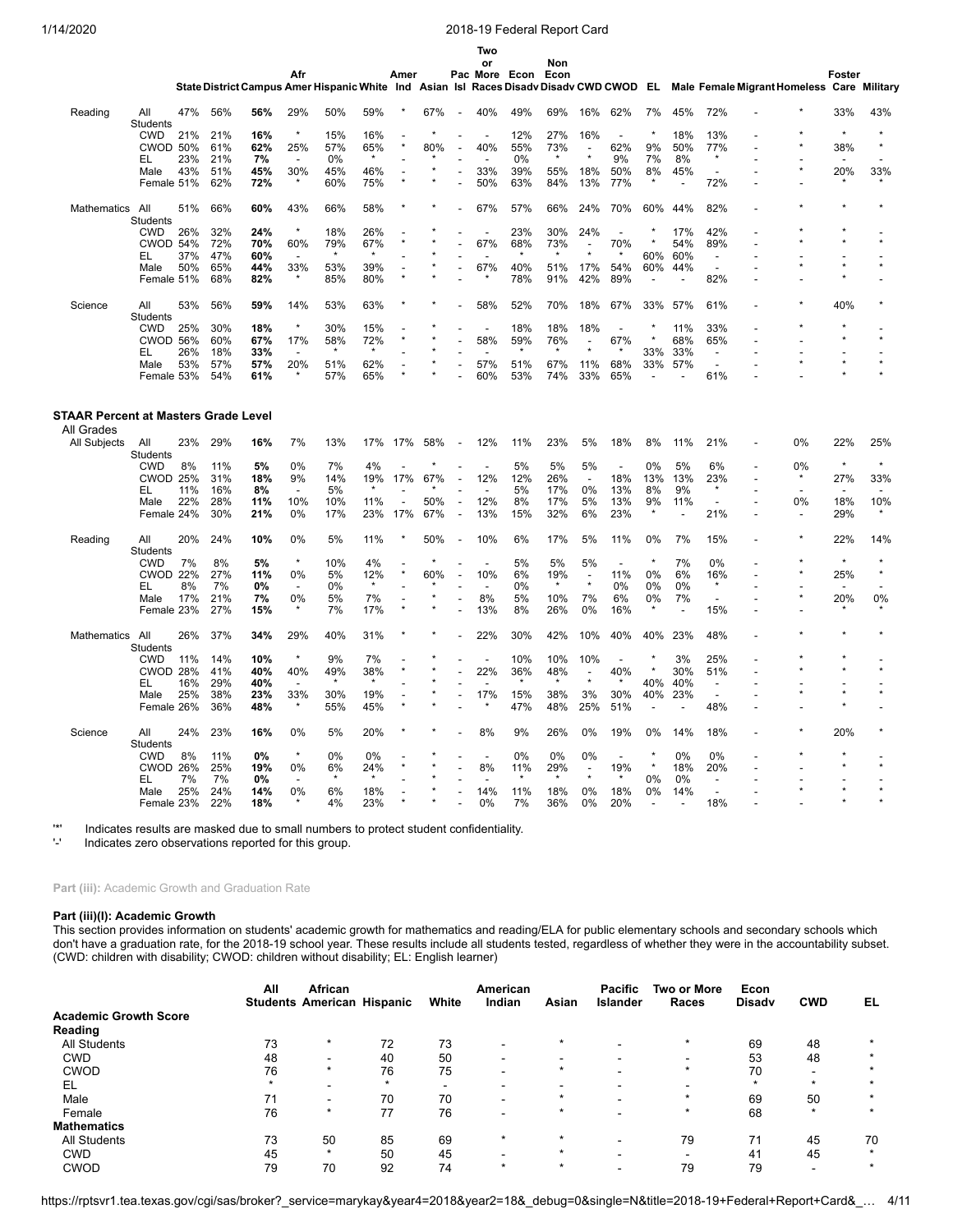|        | All | African                  |          |       | American                 |       | <b>Pacific</b>           | Two or More              | Econ          |     |                          |
|--------|-----|--------------------------|----------|-------|--------------------------|-------|--------------------------|--------------------------|---------------|-----|--------------------------|
|        |     | <b>Students American</b> | Hispanic | White | Indian                   | Asiar | Islander                 | Races                    | <b>Disady</b> | CWD | EL                       |
| - EL   |     | $\sim$                   |          |       | $\overline{\phantom{a}}$ |       | -                        | $\overline{\phantom{a}}$ |               |     | 70                       |
| Male   | 60  | 42                       | 79       | 54    | $\overline{\phantom{0}}$ |       | $\overline{\phantom{0}}$ |                          | 58            | 37  | 70                       |
| Female | -87 |                          | 92       | 84    |                          |       | -                        |                          | 84            | 59  | $\overline{\phantom{a}}$ |

### **Part (iii)(II): Graduation Rate**

This section provides information on high school graduation rates for the class of 2018.

|                                                                     |        |                                   |        |                |          |                          |                       | Two or         |               |                |                |                 |                |
|---------------------------------------------------------------------|--------|-----------------------------------|--------|----------------|----------|--------------------------|-----------------------|----------------|---------------|----------------|----------------|-----------------|----------------|
|                                                                     | All    | African                           |        |                | American |                          | Pacific               | More           | Econ          |                |                |                 | Foster         |
|                                                                     |        | <b>Students American Hispanic</b> |        | White          | Indian   | Asian                    | <b>Islander Races</b> |                | <b>Disady</b> | <b>CWD</b>     | EL^            | <b>Homeless</b> | Care           |
| <b>Federal Graduation Rates</b>                                     |        |                                   |        |                |          |                          |                       |                |               |                |                |                 |                |
| 4-year Longitudinal Cohort Graduation Rate (Gr 9-12): Class of 2018 |        |                                   |        |                |          |                          |                       |                |               |                |                |                 |                |
| All Students                                                        | 96.5%  | 80.0%                             | 100.0% | 96.2%          | 100.0%   | 100.0%                   |                       | 100.0%         | 95.4%         | 88.0%          | 100.0%         | 100.0%          | 100.0%         |
| <b>CWD</b>                                                          | 88.0%  | $\sim$                            | 100.0% | 85.7%          |          | $\overline{\phantom{0}}$ | -                     | 100.0%         | 87.5%         | 88.0%          | $\blacksquare$ | 100.0%          | $\blacksquare$ |
| CWOD                                                                | 97.4%  | 80.0%                             | 100.0% | 97.4%          | 100.0%   | 100.0%                   | $\blacksquare$        | 100.0%         | 96.5%         | $\blacksquare$ | 100.0%         | 100.0%          | 100.0%         |
| EL                                                                  | 100.0% | $\sim$                            | 100.0% | $\blacksquare$ |          | $\overline{\phantom{0}}$ |                       | $\blacksquare$ | 100.0%        | $\sim$         | 100.0%         | 100.0%          | $\blacksquare$ |
| Male                                                                | 95.0%  | 66.7%                             | 100.0% | 95.2%          | $\sim$   | $\overline{\phantom{0}}$ |                       | 100.0%         | 91.5%         | 92.3%          | $\blacksquare$ | 100.0%          | 100.0%         |
| Female                                                              | 97.7%  | 100.0%                            | 100.0% | 97.2%          | 100.0%   | 100.0%                   | $\blacksquare$        | 100.0%         | 98.6%         | 83.3%          | 100.0%         | 100.0%          | 100.0%         |

'\*' Indicates results are masked due to small numbers to protect student confidentiality.

 $'$ -' Indicates there are no students in the group.<br> $'$ <sup>1</sup>

Ever EL in grades 9-12

#### Part (iv): English Language Proficiency

This section provides information on the number and percentage of English learners achieving English language proficiency based on the 2019 TELPAS (Texas English Language Proficiency Assessment System) data. (EL: English learner)

| <b>Total EL in Class</b> | <b>Proficiency of EL</b> | <b>Rate of Proficiency</b> |
|--------------------------|--------------------------|----------------------------|
|                          |                          |                            |

'<sup>\*</sup>' Indicates data reporting does not meet for Minimum Size.<br>
Indicates results are masked due to small numbers to prot

'\*' Indicates results are masked due to small numbers to protect student confidentiality.

Indicates zero observations reported for this group.

### Part (v): School Quality or Student Success (SQSS)

This section provides information on the other indicator of school quality or student success, which is college, career and military readiness (CCMR) for high schools and average performance rate of the three STAAR performance levels of all students, regardless of whether they were in the accountability subset, for elementary and secondary schools without a graduation rate. (CWD: children with disability; EL: English learner)

| Student Success (Student Achievement Domain Score: STAAR Component Only) | All | <b>African</b><br><b>Students American Hispanic</b> |     | White | American<br>Indian | Asian   | <b>Pacific</b><br>Islander | Two or More<br>Races | Econ<br><b>Disady</b> | <b>CWD</b> | EL      |
|--------------------------------------------------------------------------|-----|-----------------------------------------------------|-----|-------|--------------------|---------|----------------------------|----------------------|-----------------------|------------|---------|
| <b>STAAR Component Score</b>                                             | 52  | 35                                                  | 49  | 53    | 67                 | 75      |                            | 47                   | 47                    | 23         | 30      |
| School Quality (College, Career, and Military Readiness Performance)     |     |                                                     |     |       |                    |         |                            |                      |                       |            |         |
| %Students meeting CCMR                                                   | 80% |                                                     | 74% | 81%   | $\ast$             | $\star$ |                            | 71%                  | 83%                   | 95%        | $\star$ |

'\*' Indicates results are masked due to small numbers to protect student confidentiality.

Indicates there are no students in the group.

### Part (vi): Goal Meeting Status

This section provides information on the progress of all students and each student group toward meeting the long-term goals or interim objectives on STAAR academic performance, federal graduation rate, and English learners' language proficiency. (CWD: children with disability; EL: English learner)

|                                 | All | African<br><b>Students American Hispanic</b> |              | White        | American<br>Indian | Asian | <b>Pacific</b><br><b>Islander</b> | Two or More<br>Races | Econ<br><b>Disady</b> | <b>CWD</b> | $EL +$ |
|---------------------------------|-----|----------------------------------------------|--------------|--------------|--------------------|-------|-----------------------------------|----------------------|-----------------------|------------|--------|
| <b>STAAR Performance Status</b> |     |                                              |              |              |                    |       |                                   |                      |                       |            |        |
| Reading                         |     |                                              |              |              |                    |       |                                   |                      |                       |            |        |
| Interim Goals (2018-2022)       | 44% | 32%                                          | 37%          | 60%          | 43%                | 74%   | 45%                               | 56%                  | 33%                   | 19%        | 29%    |
| Target Met                      |     |                                              |              | $\checkmark$ |                    |       |                                   |                      |                       | N          |        |
| Interim Goals (2023-2027)       | 52% | 42%                                          | 46%          | 66%          | 51%                | 78%   | 53%                               | 62%                  | 43%                   | 31%        | 39%    |
| Target Met                      |     |                                              | $\checkmark$ | N            |                    |       |                                   |                      |                       | N          |        |
| Interim Goals (2028-2032)       | 62% | 54%                                          | 58%          | 73%          | 62%                | 82%   | 63%                               | 70%                  | 55%                   | 45%        | 52%    |
| <b>Target Met</b>               | N   |                                              | N            | N            |                    |       |                                   |                      | N                     | N          |        |
| Long-Term Goals                 | 72% | 66%                                          | 69%          | 80%          | 72%                | 87%   | 73%                               | 78%                  | 67%                   | 60%        | 65%    |
| Target Met                      | N   |                                              | N            | N            |                    |       |                                   |                      |                       | N          |        |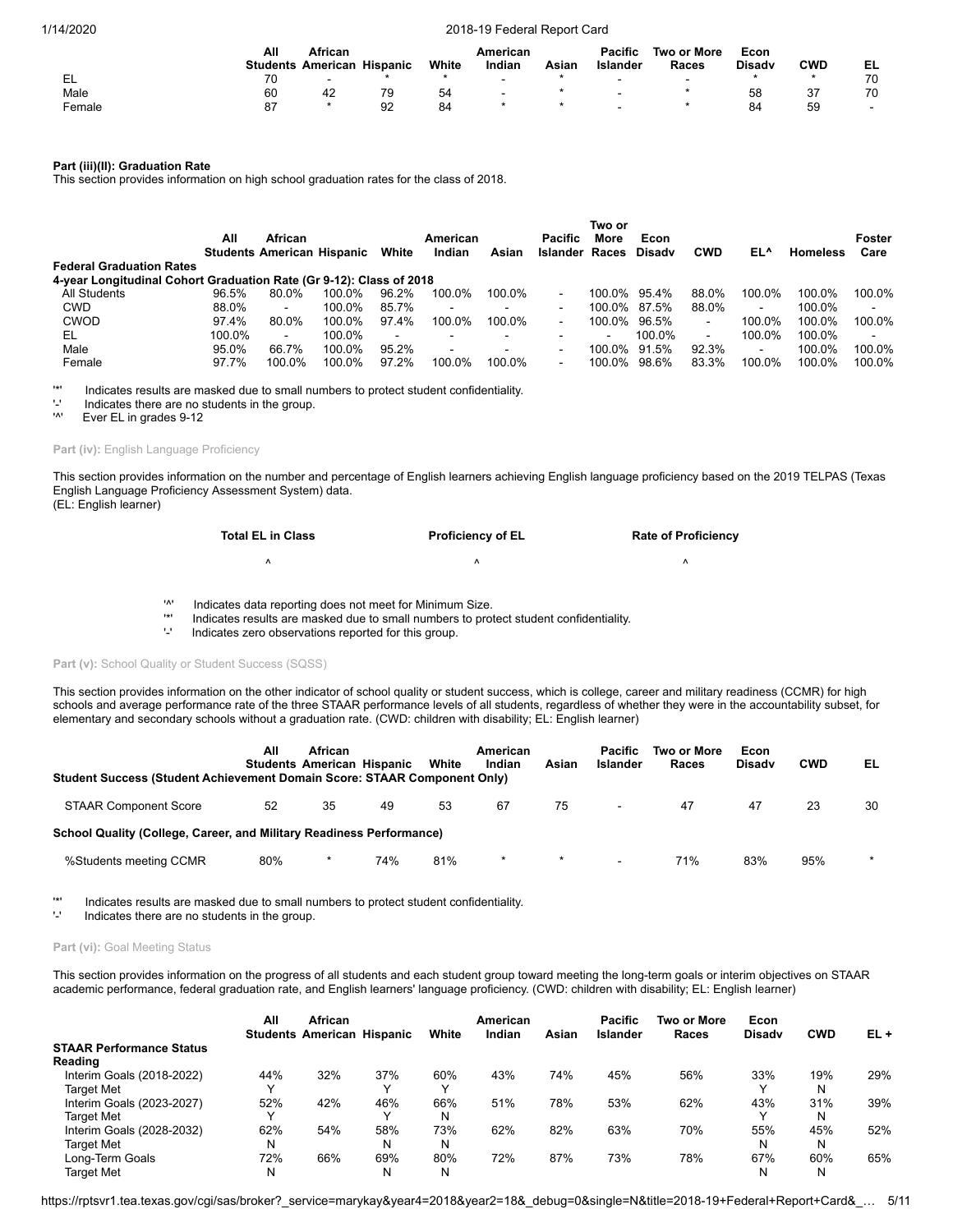| 1/14/2020                                                 |          |                                              |          |          | 2018-19 Federal Report Card |       |                            |                                    |                       |            |        |
|-----------------------------------------------------------|----------|----------------------------------------------|----------|----------|-----------------------------|-------|----------------------------|------------------------------------|-----------------------|------------|--------|
|                                                           | All      | African<br><b>Students American Hispanic</b> |          | White    | American<br>Indian          | Asian | <b>Pacific</b><br>Islander | <b>Two or More</b><br><b>Races</b> | Econ<br><b>Disady</b> | <b>CWD</b> | $EL +$ |
| <b>Mathematics</b>                                        |          |                                              |          |          |                             |       |                            |                                    |                       |            |        |
| Interim Goals (2018-2022)<br><b>Target Met</b>            | 46%<br>Y | 31%                                          | 40%<br>Y | 59%<br>Υ | 45%                         | 82%   | 50%                        | 54%                                | 36%<br>Υ              | 23%<br>Y   | 40%    |
| Interim Goals (2023-2027)<br><b>Target Met</b>            | 54%<br>Y | 41%                                          | 49%<br>Υ | 65%<br>N | 53%                         | 85%   | 57%                        | 61%                                | 45%<br>Y              | 34%<br>N   | 49%    |
| Interim Goals (2028-2032)<br><b>Target Met</b>            | 63%<br>N | 54%                                          | 59%<br>Υ | 73%<br>N | 63%                         | 88%   | 66%                        | 69%                                | 57%<br>Υ              | 48%<br>N   | 59%    |
| Long-Term Goals<br><b>Target Met</b>                      | 73%<br>N | 66%                                          | 70%<br>Ν | 80%<br>N | 73%                         | 91%   | 75%                        | 77%                                | 68%<br>N              | 62%<br>N   | 70%    |
| <b>English Learner Language Proficiency Status</b>        |          |                                              |          |          |                             |       |                            |                                    |                       |            |        |
| Interim Goals (2018-2022)                                 |          |                                              |          |          |                             |       |                            |                                    |                       |            | 36%    |
| <b>Target Met</b><br>Interim Goals (2023-2027)            |          |                                              |          |          |                             |       |                            |                                    |                       |            | 38%    |
| <b>Target Met</b><br>Interim Goals (2028-2032)            |          |                                              |          |          |                             |       |                            |                                    |                       |            | 40%    |
| <b>Target Met</b><br>Long-Term Goals<br><b>Target Met</b> |          |                                              |          |          |                             |       |                            |                                    |                       |            | 40%    |
| <b>Federal Graduation Status^</b>                         |          |                                              |          |          |                             |       |                            |                                    |                       |            |        |
| Interim Goals (2018-2022)<br><b>Target Met</b>            | 90%<br>N | 90%                                          | 90%<br>Υ | 90%<br>N | 90%                         | 90%   | 90%                        | 90%                                | 90%<br>N              | 90%<br>N   | 90%    |
| Interim Goals (2023-2027)<br><b>Target Met</b>            | 92%<br>N | 92%                                          | 92%<br>Υ | 92%<br>N | 92%                         | 92%   | 92%                        | 92%                                | 92%<br>N              | 92%<br>N   | 92%    |
| Interim Goals (2028-2032)<br><b>Target Met</b>            | 94%<br>N | 94%                                          | 94%<br>Υ | 94%<br>N | 94%                         | 94%   | 94%                        | 94%                                | 94%<br>N              | 94%<br>N   | 94%    |
| Long-Term Goals<br><b>Target Met</b>                      | 94%<br>N | 94%                                          | 94%<br>Υ | 94%<br>N | 94%                         | 94%   | 94%                        | 94%                                | 94%<br>N              | 94%<br>N   | 94%    |

'+' STAAR Performance and Graduation use EL(Current & Monitored), EL English Learner Language Proficiency uses EL (Current).

Target Met N Y N N N

Blank cells above represent student group indicators that do not meet the minimum size criteria.<br><sup>V</sup> Student groups with graduation rates that were at or above 90 percent are required to exceed the Student groups with graduation rates that were at or above 90 percent are required to exceed that rate by at least a tenth of a percent in the following year(s).

**Part (vii):** STAAR Participation

This section provides the percentage of students assessed and not assessed on STAAR for mathematics, reading/ELA, and science. (CWD: children with disability; CWOD: children without disability; EL: English learner)

|                               |                        |      |                |                                       |         |                |         | Two or                                             |                          | Non     |         |                |         |           |           |                |                            |
|-------------------------------|------------------------|------|----------------|---------------------------------------|---------|----------------|---------|----------------------------------------------------|--------------------------|---------|---------|----------------|---------|-----------|-----------|----------------|----------------------------|
|                               |                        |      | African        |                                       |         | American       |         | <b>Pacific</b>                                     | More                     | Econ    | Econ    |                |         |           |           |                |                            |
|                               |                        |      |                | <b>Campus American Hispanic White</b> |         |                |         | Indian Asian Islander Races Disady Disady CWD CWOD |                          |         |         |                |         | EL        |           |                | <b>Male Female Migrant</b> |
| <b>Participation Rate</b>     |                        |      |                |                                       |         |                |         |                                                    |                          |         |         |                |         |           |           |                |                            |
| <b>All Subjects</b>           | All<br><b>Students</b> | 99%  | 100%           | 100%                                  | 99%     | 100%           | 100%    | ä,                                                 | 100%                     | 99%     | 100%    | 99%            | 99%     |           | 100% 100% | 99%            |                            |
|                               | <b>CWD</b>             | 99%  | 100%           | 100%                                  | 99%     |                |         | $\blacksquare$                                     | $\blacksquare$           | 99%     | 100%    | 99%            |         |           | 100% 100% | 98%            |                            |
|                               | <b>CWOD</b>            | 99%  | 100%           | 100%                                  | 99%     | 100%           | 100%    | $\overline{\phantom{a}}$                           | 100%                     | 99%     | 100%    |                | 99%     |           | 100% 100% | 99%            |                            |
|                               | EL                     | 100% | $\blacksquare$ | 100%                                  | $\star$ |                | $\star$ | $\blacksquare$                                     | $\blacksquare$           | 100%    | 100%    | 100%           | 100%    |           | 100% 100% | $\star$        |                            |
|                               | Male                   | 100% | 100%           | 100%                                  | 100%    | $\blacksquare$ | 100%    | $\blacksquare$                                     | 100%                     | 99%     | 100%    | 100%           | 100%    |           | 100% 100% |                |                            |
|                               | Female                 | 99%  | 100%           | 100%                                  | 99%     | 100%           | 100%    | ٠                                                  | 100%                     | 99%     | 99%     | 98%            | 99%     |           |           | 99%            |                            |
| Reading                       | All                    | 99%  | 100%           | 100%                                  | 99%     | $\star$        | 100%    | $\blacksquare$                                     | 100%                     | 99%     | 100%    | 99%            | 99%     |           | 100% 100% | 99%            |                            |
|                               | <b>Students</b>        |      |                |                                       |         |                |         |                                                    |                          |         |         |                |         |           |           |                |                            |
|                               | <b>CWD</b>             | 99%  | $\star$        | 100%                                  | 98%     |                |         |                                                    | $\blacksquare$           | 98%     | 100%    | 99%            |         |           | 100%      | 96%            |                            |
|                               | <b>CWOD</b>            | 99%  | 100%           | 100%                                  | 99%     | $\star$        | 100%    | $\blacksquare$                                     | 100%                     | 99%     | 100%    | $\blacksquare$ | 99%     |           | 100% 100% | 99%            |                            |
|                               | EL                     | 100% | $\blacksquare$ | 100%                                  |         |                | $\star$ |                                                    | $\overline{\phantom{a}}$ | 100%    | $\star$ | $\star$        | 100%    | 100% 100% |           | $\star$        |                            |
|                               | Male                   | 100% | 100%           | 100%                                  | 100%    |                | $\star$ |                                                    | 100%                     | 100%    | 100%    | 100%           | 100%    | 100% 100% |           |                |                            |
|                               | Female                 | 99%  | $\star$        | 100%                                  | 98%     | $\star$        | $\star$ |                                                    | 100%                     | 98%     | 99%     | 96%            | 99%     |           |           | 99%            |                            |
| <b>Mathematics</b>            | All                    | 99%  | 100%           | 100%                                  | 99%     | $\star$        | $\star$ |                                                    | 100%                     | 99%     | 100%    | 100%           | 99%     | 100%      | 99%       | 100%           |                            |
|                               | <b>Students</b>        |      |                |                                       |         |                |         |                                                    |                          |         |         |                |         |           |           |                |                            |
|                               | <b>CWD</b>             | 100% | $\star$        | 100%                                  | 100%    |                |         |                                                    |                          | 100%    | 100%    | 100%           |         |           | 100%      | 100%           |                            |
|                               | <b>CWOD</b>            | 99%  | 100%           | 100%                                  | 99%     | $\star$        | $\star$ |                                                    | 100%                     | 99%     | 100%    | $\blacksquare$ | 99%     |           | 99%       | 100%           |                            |
|                               | EL                     | 100% |                | $\star$                               | $\star$ |                | $\star$ |                                                    |                          | $\star$ | $\star$ | $\star$        | $\star$ | 100%      | 100%      |                |                            |
|                               | Male                   | 99%  | 100%           | 100%                                  | 99%     |                | $\star$ |                                                    | 100%                     | 99%     | 100%    | 100%           | 99%     | 100%      | 99%       |                |                            |
|                               | Female                 | 100% |                | 100%                                  | 100%    | $\star$        | $\star$ |                                                    |                          | 100%    | 100%    | 100%           | 100%    |           |           | 100%           |                            |
| Science                       | All                    | 100% | 100%           | 100%                                  | 99%     | $\star$        |         |                                                    | 100%                     | 99%     | 100%    | 100%           | 100%    | 100%      | 99%       | 100%           |                            |
|                               | <b>Students</b>        |      |                |                                       |         |                |         |                                                    |                          |         |         |                |         |           |           |                |                            |
|                               | <b>CWD</b>             | 100% | $\star$        | 100%                                  | 100%    |                | $\star$ |                                                    |                          | 100%    | 100%    | 100%           |         |           | 100%      | 100%           |                            |
|                               | <b>CWOD</b>            | 100% | 100%           | 100%                                  | 99%     | $\star$        | $\star$ | ÷,                                                 | 100%                     | 99%     | 100%    | $\blacksquare$ | 100%    |           | 99%       | 100%           |                            |
|                               | EL                     | 100% |                | $\ddot{\Phi}$                         | $\star$ |                | $\star$ | $\blacksquare$                                     |                          | $\star$ | ÷       | $\star$        | $\star$ | 100%      | 100%      | $\overline{a}$ |                            |
|                               | Male                   | 99%  | 100%           | 100%                                  | 99%     |                | $\star$ | $\blacksquare$                                     | 100%                     | 99%     | 100%    | 100%           | 99%     | 100%      | 99%       |                |                            |
|                               | Female                 | 100% |                | 100%                                  | 100%    | $\star$        | $\star$ |                                                    | 100%                     | 100%    | 100%    | 100%           | 100%    |           |           | 100%           |                            |
| <b>Non-Participation Rate</b> |                        |      |                |                                       |         |                |         |                                                    |                          |         |         |                |         |           |           |                |                            |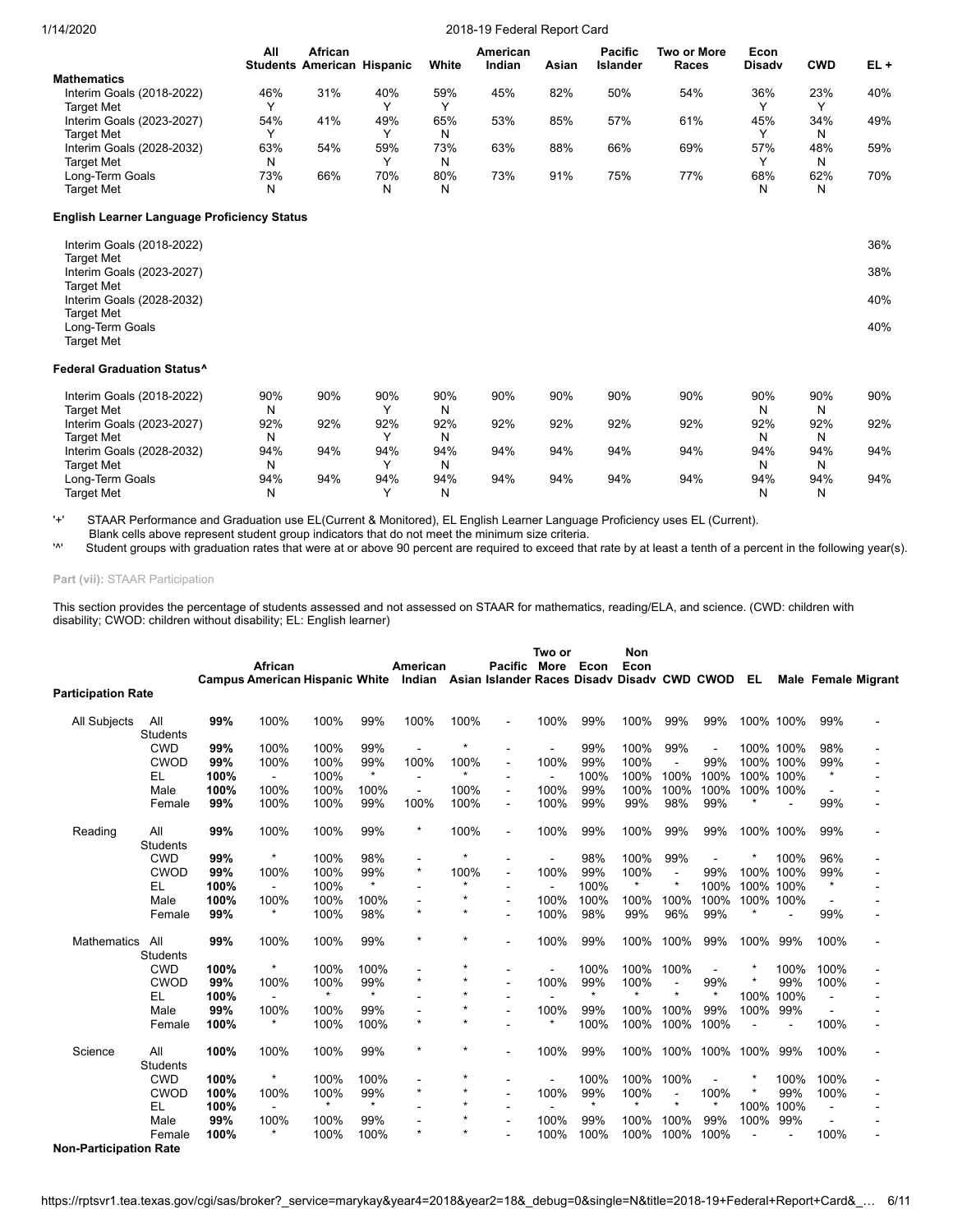|                    |                 |    | African                                     |         |         | American<br>Indian             |         | Pacific<br>Asian Islander Races Disadv | Two or<br>More       | Econ    | Non<br>Econ<br><b>Disady</b> |                          | <b>CWD CWOD</b> | EL      |                |                | <b>Male Female Migrant</b> |
|--------------------|-----------------|----|---------------------------------------------|---------|---------|--------------------------------|---------|----------------------------------------|----------------------|---------|------------------------------|--------------------------|-----------------|---------|----------------|----------------|----------------------------|
|                    | All             | 1% | <b>Campus American Hispanic White</b><br>0% | 0%      | 1%      | 0%                             | 0%      |                                        | 0%                   | 1%      | 0%                           | 1%                       | 1%              | 0%      | 0%             | 1%             |                            |
| All Subjects       | <b>Students</b> |    |                                             |         |         |                                |         |                                        |                      |         |                              |                          |                 |         |                |                |                            |
|                    | <b>CWD</b>      | 1% | 0%                                          | 0%      | 1%      |                                | $\star$ | $\blacksquare$                         |                      | 1%      | 0%                           | 1%                       | $\blacksquare$  | 0%      | 0%             | 2%             |                            |
|                    | <b>CWOD</b>     | 1% | 0%                                          | 0%      | 1%      | $\overline{\phantom{a}}$<br>0% | 0%      | $\blacksquare$                         | $\blacksquare$<br>0% | 1%      | 0%                           | $\sim$                   | 1%              | 0%      | 0%             | 1%             |                            |
|                    | <b>EL</b>       | 0% | $\blacksquare$                              | 0%      | $\star$ | $\overline{\phantom{a}}$       | $\star$ | $\blacksquare$                         | $\blacksquare$       | 0%      | 0%                           | 0%                       | 0%              | 0%      | 0%             | $\star$        |                            |
|                    | Male            | 0% | 0%                                          | 0%      | 0%      | $\blacksquare$                 | 0%      |                                        | 0%                   | 1%      | 0%                           | 0%                       | 0%              | 0%      | 0%             |                |                            |
|                    | Female          | 1% | 0%                                          | 0%      | 1%      | 0%                             | 0%      | $\blacksquare$                         | 0%                   | 1%      | 1%                           | 2%                       | 1%              | $\star$ | $\blacksquare$ | 1%             |                            |
|                    |                 |    |                                             |         |         |                                |         |                                        |                      |         |                              |                          |                 |         |                |                |                            |
| Reading            | All             | 1% | 0%                                          | 0%      | 1%      | $\star$                        | 0%      | $\sim$                                 | 0%                   | 1%      | 0%                           | 1%                       | 1%              | 0%      | 0%             | 1%             |                            |
|                    | <b>Students</b> |    |                                             |         |         |                                |         |                                        |                      |         |                              |                          |                 |         |                |                |                            |
|                    | CWD             | 1% | $\star$                                     | 0%      | 2%      |                                | $\star$ |                                        | $\blacksquare$       | 2%      | 0%                           | $1\%$                    | $\blacksquare$  | $\star$ | 0%             | 4%             |                            |
|                    | <b>CWOD</b>     | 1% | 0%                                          | 0%      | 1%      | $\star$                        | 0%      | $\blacksquare$                         | 0%                   | 1%      | 0%                           | $\blacksquare$           | 1%              | 0%      | 0%             | 1%             |                            |
|                    | EL              | 0% |                                             | 0%      | $\star$ |                                | $\star$ |                                        | ۰                    | 0%      | $\star$                      | $\star$                  | 0%              | 0%      | 0%             | $\star$        |                            |
|                    | Male            | 0% | 0%                                          | 0%      | 0%      |                                | $\star$ |                                        | 0%                   | 0%      | 0%                           | 0%                       | 0%              | 0%      | 0%             |                |                            |
|                    | Female          | 1% | $\star$                                     | 0%      | 2%      | $\star$                        | $\star$ |                                        | 0%                   | 2%      | 1%                           | 4%                       | 1%              | $\star$ | $\overline{a}$ | 1%             |                            |
| <b>Mathematics</b> | All             | 1% | 0%                                          | 0%      | 1%      | $\star$                        | $\star$ | $\sim$                                 | 0%                   | 1%      | 0%                           | 0%                       | 1%              | 0%      | 1%             | 0%             |                            |
|                    | <b>Students</b> |    |                                             |         |         |                                |         |                                        |                      |         |                              |                          |                 |         |                |                |                            |
|                    | <b>CWD</b>      | 0% | $\star$                                     | 0%      | 0%      |                                | $\star$ |                                        | $\blacksquare$       | 0%      | 0%                           | 0%                       | $\blacksquare$  | $\star$ | 0%             | 0%             |                            |
|                    | CWOD            | 1% | 0%                                          | 0%      | 1%      | $\star$                        | $\star$ |                                        | 0%                   | 1%      | 0%                           | $\overline{\phantom{a}}$ | 1%              | $\star$ | 1%             | 0%             |                            |
|                    | <b>EL</b>       | 0% |                                             | $\star$ | $\star$ |                                | $\star$ |                                        | $\blacksquare$       | $\star$ | $\star$                      | $\star$                  | $\star$         | 0%      | 0%             |                |                            |
|                    | Male            | 1% | 0%                                          | 0%      | 1%      |                                | $\star$ |                                        | 0%                   | 1%      | 0%                           | 0%                       | 1%              | 0%      | 1%             | $\blacksquare$ |                            |
|                    | Female          | 0% | $\star$                                     | 0%      | 0%      | $\star$                        | $\star$ |                                        | $\star$              | 0%      | 0%                           | 0%                       | 0%              | $\sim$  | $\blacksquare$ | 0%             |                            |
| Science            | All             | 0% | 0%                                          | 0%      | 1%      | $\star$                        | $\star$ |                                        | 0%                   | 1%      | 0%                           | $0\%$                    | 0%              | 0%      | 1%             | 0%             |                            |
|                    | <b>Students</b> |    |                                             |         |         |                                |         |                                        |                      |         |                              |                          |                 |         |                |                |                            |
|                    | CWD             | 0% | $\star$                                     | 0%      | 0%      | $\overline{a}$                 | $\star$ | $\overline{\phantom{a}}$               | $\sim$               | 0%      | 0%                           | 0%                       | $\blacksquare$  | $\star$ | 0%             | 0%             | ٠                          |
|                    | <b>CWOD</b>     | 0% | 0%                                          | 0%      | 1%      | $\star$                        | $\star$ |                                        | 0%                   | 1%      | 0%                           | $\blacksquare$           | 0%              | $\star$ | 1%             | 0%             |                            |
|                    | EL              | 0% |                                             | $\star$ | $\star$ |                                | $\star$ |                                        | $\blacksquare$       | $\star$ | $\star$                      | $\star$                  | $\star$         | 0%      | 0%             |                |                            |
|                    | Male            | 1% | 0%                                          | 0%      | 1%      |                                | $\star$ |                                        | 0%                   | 1%      | 0%                           | 0%                       | 1%              | 0%      | 1%             | $\overline{a}$ |                            |
|                    | Female          | 0% | $\star$                                     | 0%      | 0%      | $\star$                        | $\star$ |                                        | 0%                   | 0%      | 0%                           | 0%                       | 0%              |         |                | 0%             |                            |

'\*' Indicates results are masked due to small numbers to protect student confidentiality.

Indicates zero observations reported for this group.

### Part (viii): Civil Rights Data

Part (viii)(I) This section provides information from the 2015-16 CRDC surveys, submitted by school districts to the Office for Civil Rights on measures of school quality, climate, and safety, including counts of in-school suspensions, out-of-school suspensions, expulsions, school related arrests, referrals to law enforcement, chronic absenteeism (including both excused and unexcused absences), incidences of violence, including bullying and harassment. (EL: English learner)

|                                                            |        | <b>Total</b>   | African<br>students American Hispanic |             | White          | Indian or<br>Alaska<br><b>Native</b> | Asian    | <b>Pacific</b><br><b>Islander Races</b> | Two<br>or<br><b>More</b> | EL.         | <b>Students Disabilities</b><br>with<br><b>Disabilities</b> | <b>Students</b><br>with<br>(Section<br>504) |
|------------------------------------------------------------|--------|----------------|---------------------------------------|-------------|----------------|--------------------------------------|----------|-----------------------------------------|--------------------------|-------------|-------------------------------------------------------------|---------------------------------------------|
| <b>Students Without Disabilities</b>                       |        |                |                                       |             |                |                                      |          |                                         |                          |             |                                                             |                                             |
| In-School Suspensions                                      |        |                |                                       |             |                |                                      |          |                                         |                          |             |                                                             |                                             |
|                                                            | Male   | 72             | $\overline{c}$                        | 0           | 56             | $\mathbf 0$                          | 0        | 0                                       | 14                       | 2           |                                                             |                                             |
|                                                            | Female | 27             | $\overline{2}$                        | 0           | 20             | 0                                    | 0        | 0                                       | 5                        | 0           |                                                             |                                             |
|                                                            | Total  | 99             | 4                                     | $\mathbf 0$ | 76             | $\mathbf 0$                          | $\Omega$ | $\Omega$                                | 19                       | 2           |                                                             |                                             |
| Out-of-School Suspensions                                  |        |                |                                       |             |                |                                      |          |                                         |                          |             |                                                             |                                             |
|                                                            | Male   | 24             | 0                                     | 0           | 22             | 0                                    | 0        | 0                                       | 2                        | 0           |                                                             |                                             |
|                                                            | Female | 12             | $\overline{\mathbf{c}}$               | 0           | 10             | 0                                    | 0        | 0                                       | $\pmb{0}$                | 0           |                                                             |                                             |
|                                                            | Total  | 36             | $\overline{2}$                        | $\Omega$    | 32             | $\mathbf 0$                          | $\Omega$ | $\mathbf{0}$                            | $\overline{2}$           | $\mathbf 0$ |                                                             |                                             |
| Expulsions                                                 |        |                |                                       |             |                |                                      |          |                                         |                          |             |                                                             |                                             |
| <b>With Educational Services</b>                           | Male   | 13             | 0                                     | 0           | 11             | 0                                    | 0        | 0                                       | 2                        | 0           |                                                             |                                             |
|                                                            | Female | $\overline{7}$ | 0                                     | 0           | 5              | 0                                    | 0        | 0                                       | $\boldsymbol{2}$         | 0           |                                                             |                                             |
|                                                            | Total  | 20             | 0                                     | 0           | 16             | 0                                    | $\Omega$ | 0                                       | 4                        | 0           |                                                             |                                             |
| <b>Without Educational</b><br>Services                     | Male   | $\Omega$       | $\mathbf 0$                           | 0           | $\mathbf 0$    | $\mathbf 0$                          | $\Omega$ | $\Omega$                                | $\Omega$                 | $\mathbf 0$ |                                                             |                                             |
|                                                            | Female | $\mathbf 0$    | 0                                     | 0           | 0              | 0                                    | 0        | 0                                       | 0                        | 0           |                                                             |                                             |
|                                                            | Total  | $\mathbf 0$    | 0                                     | 0           | $\pmb{0}$      | 0                                    | 0        | $\mathbf 0$                             | 0                        | 0           |                                                             |                                             |
| <b>Under Zero Tolerance</b><br>Policies                    | Male   | $\overline{2}$ | $\mathbf 0$                           | $\Omega$    | $\overline{2}$ | $\mathbf 0$                          | $\Omega$ | $\Omega$                                | $\Omega$                 | $\mathbf 0$ |                                                             |                                             |
|                                                            | Female | 0              | 0                                     | 0           | 0              | 0                                    | 0        | 0                                       | 0                        | 0           |                                                             |                                             |
|                                                            | Total  | $\overline{2}$ | $\Omega$                              | $\Omega$    | $\overline{2}$ | $\mathbf 0$                          | $\Omega$ | $\Omega$                                | $\Omega$                 | $\mathbf 0$ |                                                             |                                             |
| <b>School-Related Arrests</b>                              |        |                |                                       |             |                |                                      |          |                                         |                          |             |                                                             |                                             |
|                                                            | Male   | 0              | 0                                     | 0           | 0              | 0                                    | 0        | 0                                       | 0                        | 0           |                                                             |                                             |
|                                                            | Female | 0              | 0                                     | 0           | 0              | 0                                    | 0        | 0                                       | 0                        | 0           |                                                             |                                             |
|                                                            | Total  | $\Omega$       | $\mathbf 0$                           | $\Omega$    | 0              | $\mathbf 0$                          | $\Omega$ | $\Omega$                                | $\Omega$                 | $\mathbf 0$ |                                                             |                                             |
| Referrals to Law Enforcement                               |        |                |                                       |             |                |                                      |          |                                         |                          |             |                                                             |                                             |
|                                                            | Male   | 0              | 0                                     | 0           | 0              | 0                                    | 0        | 0                                       | 0                        | 0           |                                                             |                                             |
|                                                            | Female | $\mathbf 0$    | 0                                     | 0           | 0              | 0                                    | 0        | 0                                       | 0                        | 0           |                                                             |                                             |
|                                                            | Total  | $\Omega$       | $\Omega$                              | $\Omega$    | $\Omega$       | $\Omega$                             | $\Omega$ | $\Omega$                                | $\Omega$                 | $\mathbf 0$ |                                                             |                                             |
| <b>Students With Disabilities</b><br>In-School Suspensions |        |                |                                       |             |                |                                      |          |                                         |                          |             |                                                             |                                             |
|                                                            | Male   | 27             | $\overline{2}$                        | $\mathbf 0$ | 20             | $\mathbf 0$                          | 0        | 0                                       | 5                        | 0           |                                                             | 14                                          |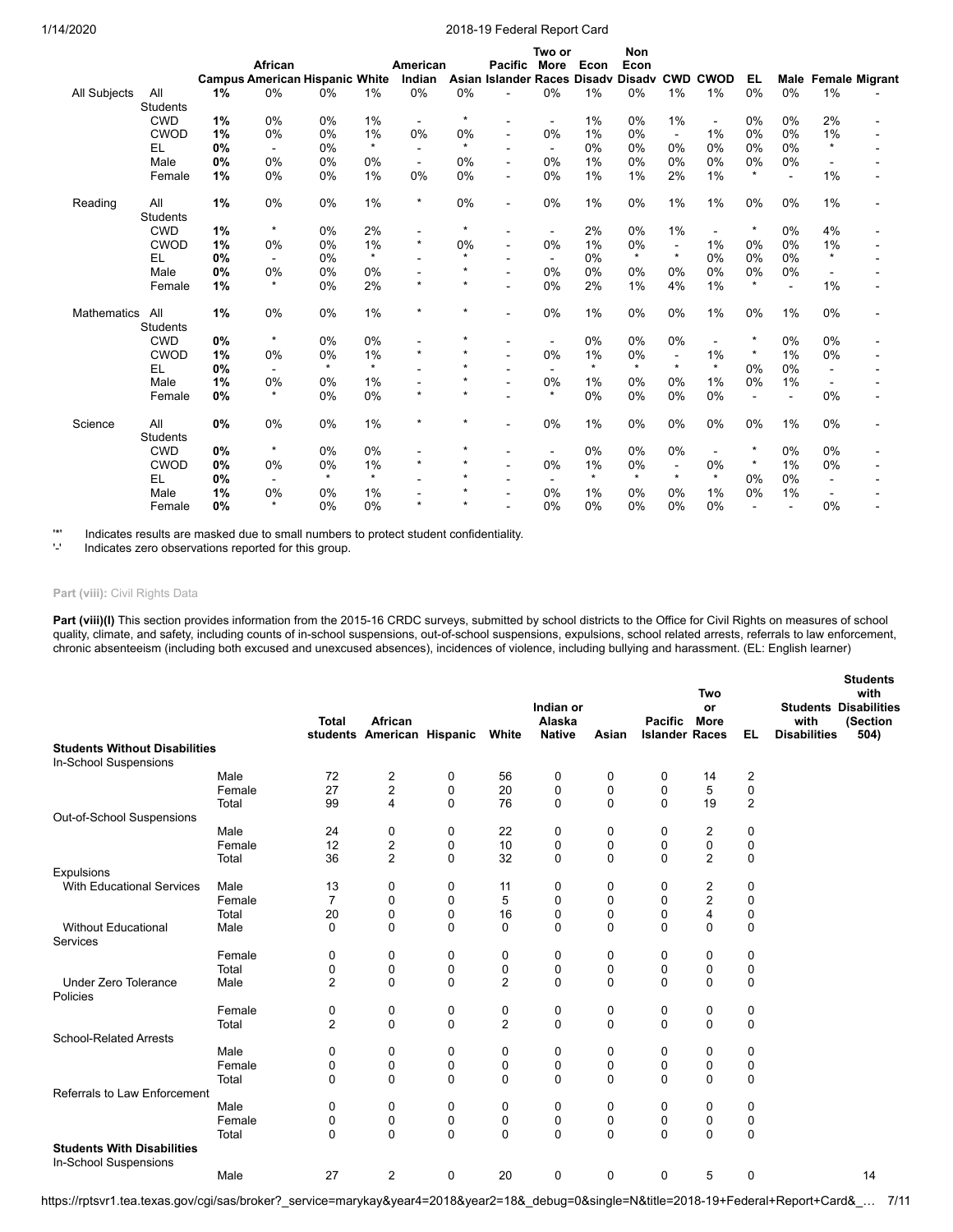|                                                                                                                                                                                                                                                                                                                                                                                                                                                                                                                                                                                                                                                                                                                                                                                                                                                                                                              | Female<br>Total | <b>Total</b><br>4<br>31 | African<br>students American Hispanic<br>0<br>$\overline{c}$ | 0<br>$\mathbf 0$ | White<br>2<br>22 | Indian or<br>Alaska<br><b>Native</b><br>0<br>$\mathbf 0$ | Asian<br>0<br>0     | Pacific<br><b>Islander Races</b><br>0<br>$\mathbf 0$ | Two<br>or<br>More<br>2<br>$\overline{7}$ | EL<br>0<br>$\mathbf 0$ | with<br><b>Disabilities</b> | <b>Students</b><br>with<br><b>Students Disabilities</b><br>(Section<br>504)<br>5<br>19 |
|--------------------------------------------------------------------------------------------------------------------------------------------------------------------------------------------------------------------------------------------------------------------------------------------------------------------------------------------------------------------------------------------------------------------------------------------------------------------------------------------------------------------------------------------------------------------------------------------------------------------------------------------------------------------------------------------------------------------------------------------------------------------------------------------------------------------------------------------------------------------------------------------------------------|-----------------|-------------------------|--------------------------------------------------------------|------------------|------------------|----------------------------------------------------------|---------------------|------------------------------------------------------|------------------------------------------|------------------------|-----------------------------|----------------------------------------------------------------------------------------|
| Out-of-School Suspensions                                                                                                                                                                                                                                                                                                                                                                                                                                                                                                                                                                                                                                                                                                                                                                                                                                                                                    |                 |                         |                                                              |                  |                  |                                                          |                     |                                                      |                                          |                        |                             |                                                                                        |
|                                                                                                                                                                                                                                                                                                                                                                                                                                                                                                                                                                                                                                                                                                                                                                                                                                                                                                              | Male            | 16                      | 2                                                            | 0                | 10               | 0                                                        | 0                   | 0                                                    | 4                                        | 0                      |                             | 5                                                                                      |
|                                                                                                                                                                                                                                                                                                                                                                                                                                                                                                                                                                                                                                                                                                                                                                                                                                                                                                              | Female<br>Total | 8<br>24                 | 0<br>2                                                       | 0<br>0           | 4<br>14          | 0<br>0                                                   | 0<br>$\Omega$       | 0<br>0                                               | 4<br>8                                   | 0<br>0                 |                             | 2<br>7                                                                                 |
| Expulsions                                                                                                                                                                                                                                                                                                                                                                                                                                                                                                                                                                                                                                                                                                                                                                                                                                                                                                   |                 |                         |                                                              |                  |                  |                                                          |                     |                                                      |                                          |                        |                             |                                                                                        |
| <b>With Educational Services</b>                                                                                                                                                                                                                                                                                                                                                                                                                                                                                                                                                                                                                                                                                                                                                                                                                                                                             | Male            | 9                       | 2                                                            | 0                | 5                | 0                                                        | 0                   | 0                                                    | 2                                        | 0                      |                             | $\overline{\mathbf{c}}$                                                                |
|                                                                                                                                                                                                                                                                                                                                                                                                                                                                                                                                                                                                                                                                                                                                                                                                                                                                                                              | Female          | 2                       | 0                                                            | $\mathbf 0$      | 0                | $\mathbf 0$                                              | 0                   | 0                                                    | $\overline{c}$                           | 0                      |                             | 2                                                                                      |
|                                                                                                                                                                                                                                                                                                                                                                                                                                                                                                                                                                                                                                                                                                                                                                                                                                                                                                              | Total           | 11                      | $\overline{2}$                                               | 0                | 5                | 0                                                        | 0                   | 0                                                    | $\overline{4}$                           | 0                      |                             | 4                                                                                      |
| <b>Without Educational</b><br>Services                                                                                                                                                                                                                                                                                                                                                                                                                                                                                                                                                                                                                                                                                                                                                                                                                                                                       | Male            | 0                       | 0                                                            | $\mathbf 0$      | $\mathbf 0$      | 0                                                        | 0                   | $\mathbf 0$                                          | 0                                        | 0                      |                             | 0                                                                                      |
|                                                                                                                                                                                                                                                                                                                                                                                                                                                                                                                                                                                                                                                                                                                                                                                                                                                                                                              | Female          | 0                       | 0                                                            | 0                | 0                | 0                                                        | 0                   | 0                                                    | 0                                        | 0                      |                             | 0                                                                                      |
|                                                                                                                                                                                                                                                                                                                                                                                                                                                                                                                                                                                                                                                                                                                                                                                                                                                                                                              | Total           | 0                       | 0                                                            | 0                | 0                | 0                                                        | 0                   | 0                                                    | 0                                        | 0                      |                             | 0                                                                                      |
| <b>Under Zero Tolerance</b><br>Policies                                                                                                                                                                                                                                                                                                                                                                                                                                                                                                                                                                                                                                                                                                                                                                                                                                                                      | Male            | 0                       | 0                                                            | 0                | 0                | 0                                                        | 0                   | 0                                                    | 0                                        | 0                      |                             | 0                                                                                      |
|                                                                                                                                                                                                                                                                                                                                                                                                                                                                                                                                                                                                                                                                                                                                                                                                                                                                                                              | Female          | 0                       | 0                                                            | 0                | 0                | 0                                                        | 0                   | 0                                                    | 0                                        | 0                      |                             | 0                                                                                      |
|                                                                                                                                                                                                                                                                                                                                                                                                                                                                                                                                                                                                                                                                                                                                                                                                                                                                                                              | Total           | 0                       | 0                                                            | $\mathbf 0$      | 0                | 0                                                        | 0                   | $\mathbf 0$                                          | $\mathbf 0$                              | 0                      |                             | 0                                                                                      |
| <b>School-Related Arrests</b>                                                                                                                                                                                                                                                                                                                                                                                                                                                                                                                                                                                                                                                                                                                                                                                                                                                                                |                 |                         | 0                                                            | 0                | 0                | 0                                                        | 0                   | 0                                                    | 0                                        | 0                      |                             | 0                                                                                      |
|                                                                                                                                                                                                                                                                                                                                                                                                                                                                                                                                                                                                                                                                                                                                                                                                                                                                                                              | Male<br>Female  | 0<br>0                  | 0                                                            | 0                | 0                | 0                                                        | 0                   | 0                                                    | 0                                        | 0                      |                             | 0                                                                                      |
|                                                                                                                                                                                                                                                                                                                                                                                                                                                                                                                                                                                                                                                                                                                                                                                                                                                                                                              | Total           | 0                       | 0                                                            | 0                | 0                | $\mathbf 0$                                              | 0                   | $\Omega$                                             | $\mathbf 0$                              | 0                      |                             | 0                                                                                      |
| Referrals to Law Enforcement                                                                                                                                                                                                                                                                                                                                                                                                                                                                                                                                                                                                                                                                                                                                                                                                                                                                                 |                 |                         |                                                              |                  |                  |                                                          |                     |                                                      |                                          |                        |                             |                                                                                        |
|                                                                                                                                                                                                                                                                                                                                                                                                                                                                                                                                                                                                                                                                                                                                                                                                                                                                                                              | Male            | 0                       | 0                                                            | 0                | 0                | 0                                                        | 0                   | $\mathbf 0$                                          | 0                                        | 0                      |                             | 0                                                                                      |
|                                                                                                                                                                                                                                                                                                                                                                                                                                                                                                                                                                                                                                                                                                                                                                                                                                                                                                              | Female          | 0                       | 0                                                            | 0                | 0                | 0                                                        | 0                   | 0                                                    | 0                                        | 0                      |                             | 0                                                                                      |
|                                                                                                                                                                                                                                                                                                                                                                                                                                                                                                                                                                                                                                                                                                                                                                                                                                                                                                              | Total           | 0                       | 0                                                            | 0                | 0                | $\mathbf 0$                                              | 0                   | 0                                                    | $\mathbf 0$                              | 0                      |                             | 0                                                                                      |
| <b>All Students</b>                                                                                                                                                                                                                                                                                                                                                                                                                                                                                                                                                                                                                                                                                                                                                                                                                                                                                          |                 |                         |                                                              |                  |                  |                                                          |                     |                                                      |                                          |                        |                             |                                                                                        |
| <b>Chronic Absenteeism</b>                                                                                                                                                                                                                                                                                                                                                                                                                                                                                                                                                                                                                                                                                                                                                                                                                                                                                   |                 |                         |                                                              |                  |                  |                                                          |                     |                                                      |                                          |                        |                             |                                                                                        |
|                                                                                                                                                                                                                                                                                                                                                                                                                                                                                                                                                                                                                                                                                                                                                                                                                                                                                                              | Male<br>Female  | 44<br>39                | 0<br>0                                                       | 0<br>0           | 35<br>32         | 2<br>$\overline{c}$                                      | $\overline{2}$<br>0 | 0<br>0                                               | 5<br>5                                   | 0<br>0                 | 8<br>$\overline{c}$         | 2<br>5                                                                                 |
|                                                                                                                                                                                                                                                                                                                                                                                                                                                                                                                                                                                                                                                                                                                                                                                                                                                                                                              | Total           | 83                      | 0                                                            | $\mathbf 0$      | 67               | $\overline{4}$                                           | $\overline{2}$      | $\mathbf 0$                                          | 10                                       | $\mathbf 0$            | 10                          | 7                                                                                      |
|                                                                                                                                                                                                                                                                                                                                                                                                                                                                                                                                                                                                                                                                                                                                                                                                                                                                                                              |                 |                         |                                                              |                  |                  |                                                          |                     |                                                      |                                          |                        |                             | <b>Total</b>                                                                           |
| Incidents of Violence<br>Incidents of rape or attempted rape<br>Incidents of sexual assault (other than rape)<br>Incidents of robbery with a weapon<br>Incidents of robbery with a firearm or explosive device<br>Incidents of robbery without a weapon<br>Incidents of physical attack or fight with a weapon<br>Incidents of physical attack or fight with a firearm or explosive device<br>Incidents of physical attack or fight without a weapon<br>Incidents of threats of physical attack with a weapon<br>Incidents of threats of physical attack with a firearm or explosive device<br>Incidents of threats of physical attack without a weapon<br>Incidents of possession of a firearm or explosive device<br>Allegations of Harassment or bullying<br>On the basis of sex<br>On the basis of race<br>On the basis of disability<br>On the basis of sexual orientation<br>On the basis of religiion |                 |                         |                                                              |                  |                  |                                                          |                     |                                                      |                                          |                        |                             | 0<br>0<br>0<br>0<br>0<br>0<br>0<br>16<br>0<br>0<br>5<br>0<br>0<br>0<br>0<br>0<br>0     |

Part (viii)(II) This section provides information from the 2015-16 CRDC surveys, submitted by school districts to the Office for Civil Rights, on the number of students enrolled in preschool programs and accelerated coursework to earn postsecondary credit while still in high school.

|                                   |        | <b>Total</b><br>students | African<br>American      | Hispanic                 | White                    | Indian or<br>Alaska<br><b>Native</b> | Asian                    | Pacific<br><b>Islander Races</b> | <b>Two</b><br>or<br>More | EL       | <b>Students</b><br>with<br><b>Disabilities</b> |
|-----------------------------------|--------|--------------------------|--------------------------|--------------------------|--------------------------|--------------------------------------|--------------------------|----------------------------------|--------------------------|----------|------------------------------------------------|
| Preschool Programs                |        |                          |                          |                          |                          |                                      |                          |                                  |                          |          |                                                |
|                                   | Male   | $\overline{\phantom{0}}$ | $\overline{\phantom{a}}$ |                          | $\overline{\phantom{0}}$ | $\overline{\phantom{0}}$             |                          |                                  |                          |          |                                                |
|                                   | Female | $\overline{\phantom{0}}$ | $\sim$                   | $\blacksquare$           | $\blacksquare$           | $\blacksquare$                       | $\overline{\phantom{0}}$ | $\overline{\phantom{0}}$         | -                        |          |                                                |
|                                   | Total  |                          | $\overline{\phantom{a}}$ |                          | $\overline{\phantom{0}}$ | $\overline{\phantom{0}}$             |                          |                                  |                          |          |                                                |
| <b>Accelerated Coursework</b>     |        |                          |                          |                          |                          |                                      |                          |                                  |                          |          |                                                |
| <b>Advanced Placement Courses</b> | Male   | 75                       | 0                        | 0                        | 59                       | 0                                    | 2                        | 0                                | 14                       | 0        | 2                                              |
|                                   | Female | 103                      | 2                        | $\mathbf 0$              | 77                       | $\overline{2}$                       | っ                        | 0                                | 20                       | 0        | $\overline{2}$                                 |
|                                   | Total  | 178                      | $\overline{2}$           | $\Omega$                 | 136                      | $\overline{2}$                       | 4                        | $\Omega$                         | 34                       | $\Omega$ | 4                                              |
| International Baccalaureate       | Male   | $\overline{\phantom{0}}$ | -                        | $\overline{\phantom{0}}$ | $\overline{\phantom{a}}$ | -                                    |                          |                                  |                          |          |                                                |
| Courses                           |        |                          |                          |                          |                          |                                      |                          |                                  |                          |          |                                                |
|                                   | Female | -                        | $\blacksquare$           |                          | $\overline{\phantom{0}}$ | $\overline{\phantom{0}}$             |                          |                                  |                          |          |                                                |
|                                   | Total  |                          | ۰                        |                          | $\overline{\phantom{a}}$ | $\overline{\phantom{0}}$             |                          |                                  |                          |          |                                                |

https://rptsvr1.tea.texas.gov/cgi/sas/broker?\_service=marykay&year4=2018&year2=18&\_debug=0&single=N&title=2018-19+Federal+Report+Card&\_… 8/11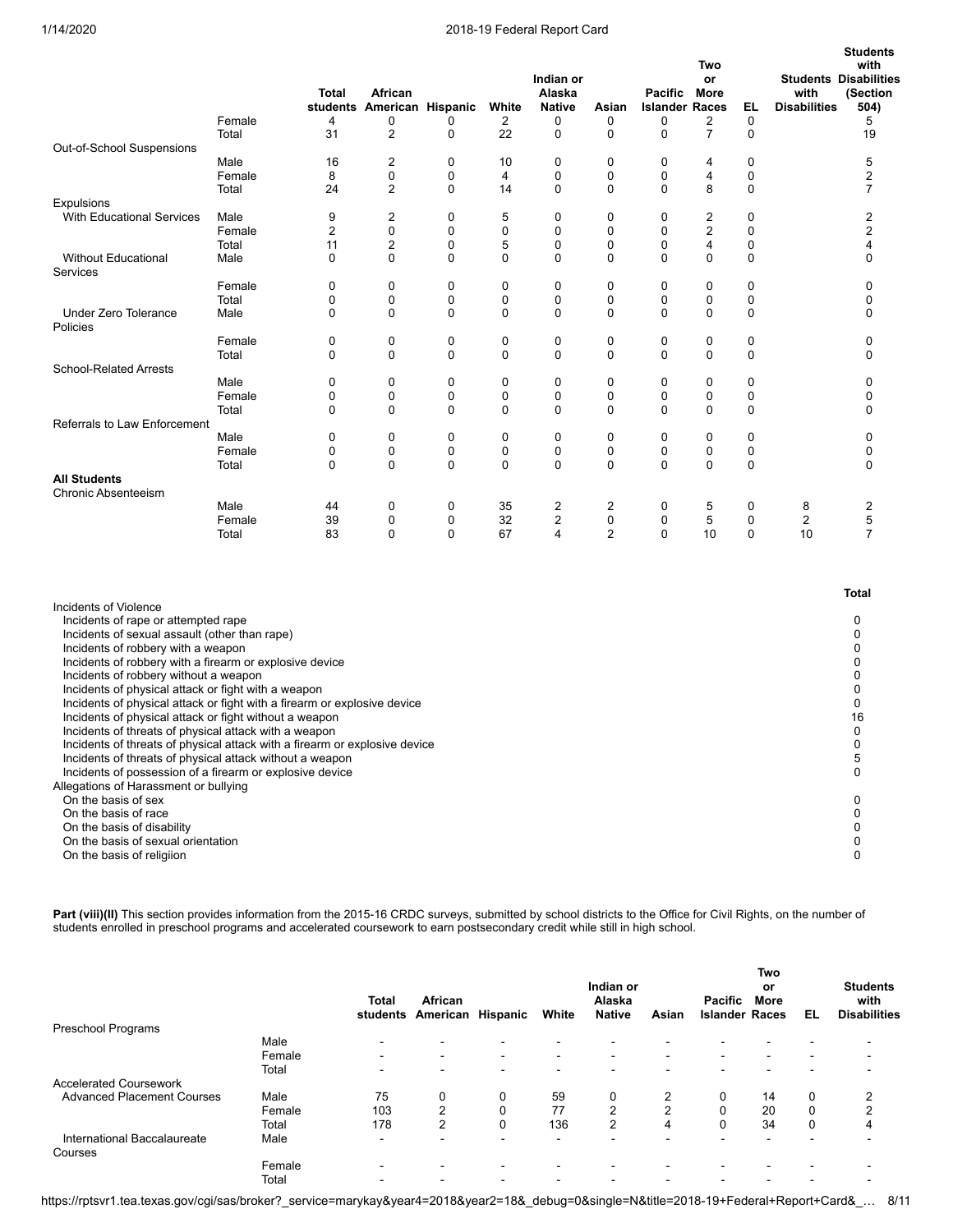|                                         |                 | Total<br>students | African<br>American Hispanic | White    | Indian or<br>Alaska<br><b>Native</b> | Asian | <b>Pacific</b><br><b>Islander Races</b> | Two<br>or<br>More | EL | <b>Students</b><br>with<br><b>Disabilities</b> |
|-----------------------------------------|-----------------|-------------------|------------------------------|----------|--------------------------------------|-------|-----------------------------------------|-------------------|----|------------------------------------------------|
| Dual Enrollment/Dual Credit<br>Programs | Male            | 48                |                              | 38       |                                      |       |                                         |                   |    | 0                                              |
|                                         | Female<br>Total | 54<br>102         |                              | 41<br>79 |                                      |       |                                         | 19                |    |                                                |

'\*' Indicates results are masked due to small numbers to protect student confidentiality.

Indicates there are no students in the group.

Blank cell indicates the student group is not applicable to this report.

### Part (ix): Teacher Quality Data

This section provides information on the professional qualifications of teachers, including information disaggregated by high- and and low-poverty schools on the number and percentage of (I) inexperienced teacher, principals, and other school leaders; (II) teachers teaching with emergency or provisional credentials; and (III) teachers who are not teaching in the subject or field for which the teacher is certified or licensed.

|                                                                                                        |                | All School       |
|--------------------------------------------------------------------------------------------------------|----------------|------------------|
| Inexperienced Teachers, Principals, and Other School Leaders                                           | Number<br>20.4 | Percent<br>24 2% |
| Teachers Teaching with Emergency or Provisional Credentials                                            | 4.0            | 5.0%             |
| Teacher Who Are Not Teaching in the Subject or Field for Which<br>the Teacher is Certified or Licensed | 14.7           | 18.5%            |

'-' Indicates there are no data available in the group. Blank cell Indicates data are not applicable to this report.

### Part (x): Per-pupil Expenditure

This section provides information on the per-pupil expenditures of federal, state, and local funds, including actual personnel expenditures and actual nonpersonnel expenditures, disaggregated by source of funds, for each school district and campus for the preceding fiscal year.

### To be updated by June 30th, 2020.

### **Part (xi):** STAAR Alternate 2 Participation

This section provides information on the number and percentage of students with the most-significant cognitive disabilities who take STAAR Alternate 2, by grade and subject for the 2018-19 school year..

|                    | <b>State</b><br><b>Number of ALT2</b> | <b>State</b><br>Rate of ALT2 | <b>District</b><br><b>Number of ALT2</b> | <b>District</b><br>Rate of ALT2 | Campus<br><b>Number of ALT2</b> | Campus<br>Rate of ALT2 |
|--------------------|---------------------------------------|------------------------------|------------------------------------------|---------------------------------|---------------------------------|------------------------|
| Grade 3<br>Reading | 5,881                                 | 1%                           | $\star$                                  | 2%                              |                                 |                        |
| <b>Mathematics</b> | 5,880                                 | 1%                           | $\star$                                  | 2%                              |                                 |                        |
| Grade 4<br>Reading | 6,312                                 | 2%                           | $\overline{7}$                           | 3%                              |                                 |                        |
| Mathematics        | 6,311                                 | 2%                           | $\overline{7}$                           | 3%                              | $\blacksquare$                  |                        |
| Grade 5<br>Reading | 6,133                                 | 1%                           | 8                                        | 3%                              |                                 |                        |
| Mathematics        | 6,131                                 | 1%                           | 8                                        | 3%                              |                                 |                        |
| Science            | 6,133                                 | 1%                           | 8                                        | 3%                              |                                 |                        |
| Grade 6<br>Reading | 6,038                                 | 1%                           | $\star$                                  | 1%                              |                                 |                        |
| Mathematics        | 6,036                                 | 1%                           | $\star$                                  | 1%                              |                                 |                        |
| Grade 7<br>Reading | 5,616                                 | 1%                           | 5                                        | 2%                              |                                 |                        |
| Mathematics        | 5,616                                 | 2%                           | 5                                        | 3%                              | ٠                               |                        |
| Grade 8<br>Reading | 5,251                                 | 1%                           | $\star$                                  | 2%                              |                                 |                        |
| Mathematics        | 5,254                                 | 2%                           | $\star$                                  | 1%                              |                                 |                        |
| Science            | 5,250                                 | 1%                           | $\star$                                  | 2%                              |                                 |                        |

End of Course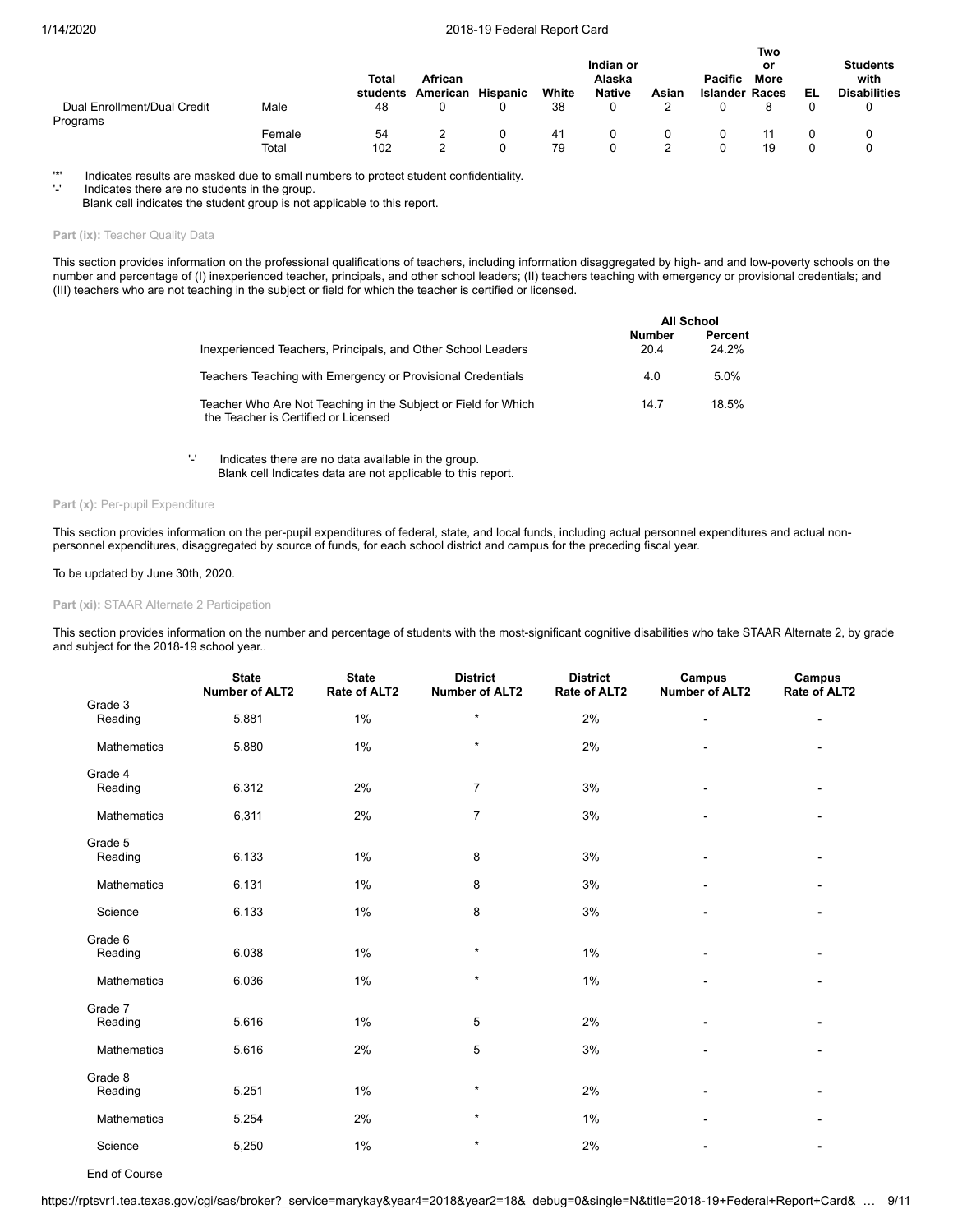|                    | <b>State</b><br><b>Number of ALT2</b> | <b>State</b><br>Rate of ALT2 | <b>District</b><br><b>Number of ALT2</b> | <b>District</b><br>Rate of ALT2 | Campus<br><b>Number of ALT2</b> | Campus<br>Rate of ALT2 |
|--------------------|---------------------------------------|------------------------------|------------------------------------------|---------------------------------|---------------------------------|------------------------|
| English I          | 5,150                                 | 1%                           | $\star$                                  | 1%                              | $\star$                         | 1%                     |
| English II         | 4,680                                 | $1\%$                        | $\star$                                  | $1\%$                           | $\star$                         | 1%                     |
| Algebra I          | 5,122                                 | 1%                           | $\star$                                  | 1%                              | $\ast$                          | 1%                     |
| Biology            | 4,954                                 | 1%                           | $\star$                                  | 1%                              | $\ast$                          | 1%                     |
| All Grades         |                                       |                              |                                          |                                 |                                 |                        |
| All Subjects       | 101,751                               | 1%                           | 81                                       | 2%                              | 9                               | 1%                     |
| Reading            | 45,064                                | 1%                           | 35                                       | 2%                              | 5                               | 1%                     |
| <b>Mathematics</b> | 40,350                                | 1%                           | 32                                       | 2%                              | $\ast$                          | 1%                     |
| Science            | 16,337                                | 1%                           | 14                                       | 2%                              | $\star$                         | 1%                     |

'\*' Indicates results are masked due to small numbers to protect student confidentiality.

Indicates zero observations reported for this group.

Part (xii): Statewide National Assessment of Educational Progress (NAEP)

This section provides results on the state academic assessments in reading and mathematics in grades 4 and 8 of the 2019 National Assessment of Educational Progress, compared to the national average of such results.

### **State Level: 2019 Percentages at NAEP Achievement Levels**

|         |                    |                                   |               |                |         |                     |           | % At or Above     |                |                  |
|---------|--------------------|-----------------------------------|---------------|----------------|---------|---------------------|-----------|-------------------|----------------|------------------|
|         |                    |                                   |               | % Below Basic  |         | % At or Above Basic |           | <b>Proficient</b> |                | % At Advanced    |
| Grade   | Subject            | <b>Student Group</b>              | ТX            | US             | ТX      | US                  | <b>TX</b> | US                | TX             | US               |
| Grade 4 | Reading            | Overall                           | 39            | 34             | 61      | 66                  | 30        | 35                | $\overline{7}$ | 9                |
|         |                    | Black                             | 52            | 52             | 48      | 48                  | 16        | 18                | 2              | 3                |
|         |                    | Hispanic                          | 48            | 45             | 52      | 55                  | 21        | 23                | 3              | $\overline{4}$   |
|         |                    | White                             | 22<br>$\star$ | 23             | 78      | 77                  | 48        | 45                | 12             | 12               |
|         |                    | American Indian                   |               | 50             | $\star$ | 50                  | $\star$   | 19                | $\star$        | 3                |
|         |                    | Asian                             | 11            | 18             | 89      | 82                  | 65        | 57                | 25             | 22               |
|         |                    | Pacific Islander                  | $\star$       | 42             | $\star$ | 58                  | $\star$   | 25                | $\star$        | 4                |
|         |                    | Two or More Races                 | 26            | 28             | 74      | 72                  | 38        | 40                | 6              | 11               |
|         |                    | <b>Econ Disadv</b>                | 50            | 47             | 50      | 53                  | 19        | 21                | 3              | 3                |
|         |                    | <b>Students with Disabilities</b> | 79            | 73             | 21      | 27                  | 8         | 10                | 1              | $\boldsymbol{2}$ |
|         |                    | English Language Learners         | 61            | 65             | 39      | 35                  | 12        | 10                | 2              | $\mathbf{1}$     |
|         | <b>Mathematics</b> | Overall                           | 16            | 19             | 84      | 81                  | 44        | 41                | 9              | 9                |
|         |                    | <b>Black</b>                      | 24            | 35             | 76      | 65                  | 32        | 20                | 3              | $\overline{c}$   |
|         |                    | Hispanic                          | 19            | 27             | 81      | 73                  | 35        | 28                | 4              | 3                |
|         |                    | White                             | 8             | 11             | 92      | 89                  | 59        | 52                | 16             | 12               |
|         |                    | American Indian                   | $\star$       | 33             | $\star$ | 67                  | $\star$   | 24                | $\star$        | $\overline{4}$   |
|         |                    | Asian                             | 4             | $\overline{7}$ | 96      | 93                  | 82        | 69                | 45             | 28               |
|         |                    | Pacific Islander                  | $\star$       | 36             | $\star$ | 64                  | $\star$   | 28                | $\star$        | 6                |
|         |                    | Two or More Races                 | 9             | 16             | 91      | 84                  | 51        | 44                | 9              | 10               |
|         |                    | Econ Disadv                       | 21            | 29             | 79      | 71                  | 32        | 26                | 3              | 3                |
|         |                    | <b>Students with Disabilities</b> | 55            | 54             | 45      | 46                  | 13        | 14                | 1              | $\boldsymbol{2}$ |
|         |                    | English Language Learners         | 24            | 41             | 76      | 59                  | 29        | 16                | $\overline{2}$ | $\mathbf{1}$     |
| Grade 8 | Reading            | Overall                           | 33            | 27             | 67      | 73                  | 25        | 34                | $\overline{2}$ | 4                |
|         |                    | <b>Black</b>                      | 53            | 46             | 47      | 54                  | 41        | 15                | n/a            | 1                |
|         |                    | Hispanic                          | 38            | 37             | 62      | 63                  | 19        | 22                | 1              | $\boldsymbol{2}$ |
|         |                    | White                             | 20            | 18             | 80      | 82                  | 35        | 42                | 3              | 5                |
|         |                    | American Indian                   | $\star$       | 41             | $\star$ | 59                  | $\star$   | 19                | $\star$        | $\mathbf{1}$     |
|         |                    | Asian                             | 8             | 13             | 92      | 87                  | 59        | 57                | 11             | 13               |
|         |                    | Pacific Islander                  | $\star$       | 37             | $\star$ | 63                  | $\star$   | 25                | $\star$        | $\overline{2}$   |
|         |                    | Two or More Races                 | 26            | 24             | 74      | 76                  | 25        | 37                | $\mathbf{1}$   | 5                |
|         |                    | Econ Disady                       | 43            | 40             | 57      | 60                  | 15        | 20                | n/a            | $\mathbf{1}$     |
|         |                    | <b>Students with Disabilities</b> | 81            | 68             | 19      | 32                  | 3         | $\overline{7}$    | n/a            | n/a              |
|         |                    | English Language Learners         | 66            | 72             | 34      | 28                  | 4         | 4                 | n/a            | n/a              |
|         | Mathematics        | Overall                           | 32            | 31             | 68      | 69                  | 30        | 34                | $\overline{7}$ | 10               |
|         |                    | <b>Black</b>                      | 48            | 53             | 52      | 47                  | 16        | 14                | $\overline{2}$ | 2                |
|         |                    | Hispanic                          | 37            | 43             | 63      | 57                  | 21        | 20                | 3              | 4                |
|         |                    | White                             | 20            | 20             | 80      | 80                  | 44        | 44                | 13             | 13               |
|         |                    | American Indian                   | $\star$       | 49             | $\star$ | 51                  | $\star$   | 15                | $\star$        | 3                |
|         |                    | Asian                             | 10            | 12             | 90      | 88                  | 71        | 64                | 36             | 33               |
|         |                    | Pacific Islander                  | $\star$       | 45             | $\star$ | 55                  | $\star$   | 21                | $\star$        | 4                |
|         |                    | Two or More Races                 | 25            | 27             | 75      | 73                  | 41        | 38                | 11             | 12               |
|         |                    | <b>Econ Disadv</b>                | 41            | 46             | 59      | 54                  | 19        | 18                | 2              | 3                |
|         |                    | <b>Students with Disabilities</b> | 73            | 73             | 27      | 27                  | 5         | 6                 | 1              | $\overline{2}$   |
|         |                    | English Language Learners         | 60            | 72             | 40      | 28                  | 8         | 5                 | 1              | $\mathbf{1}$     |